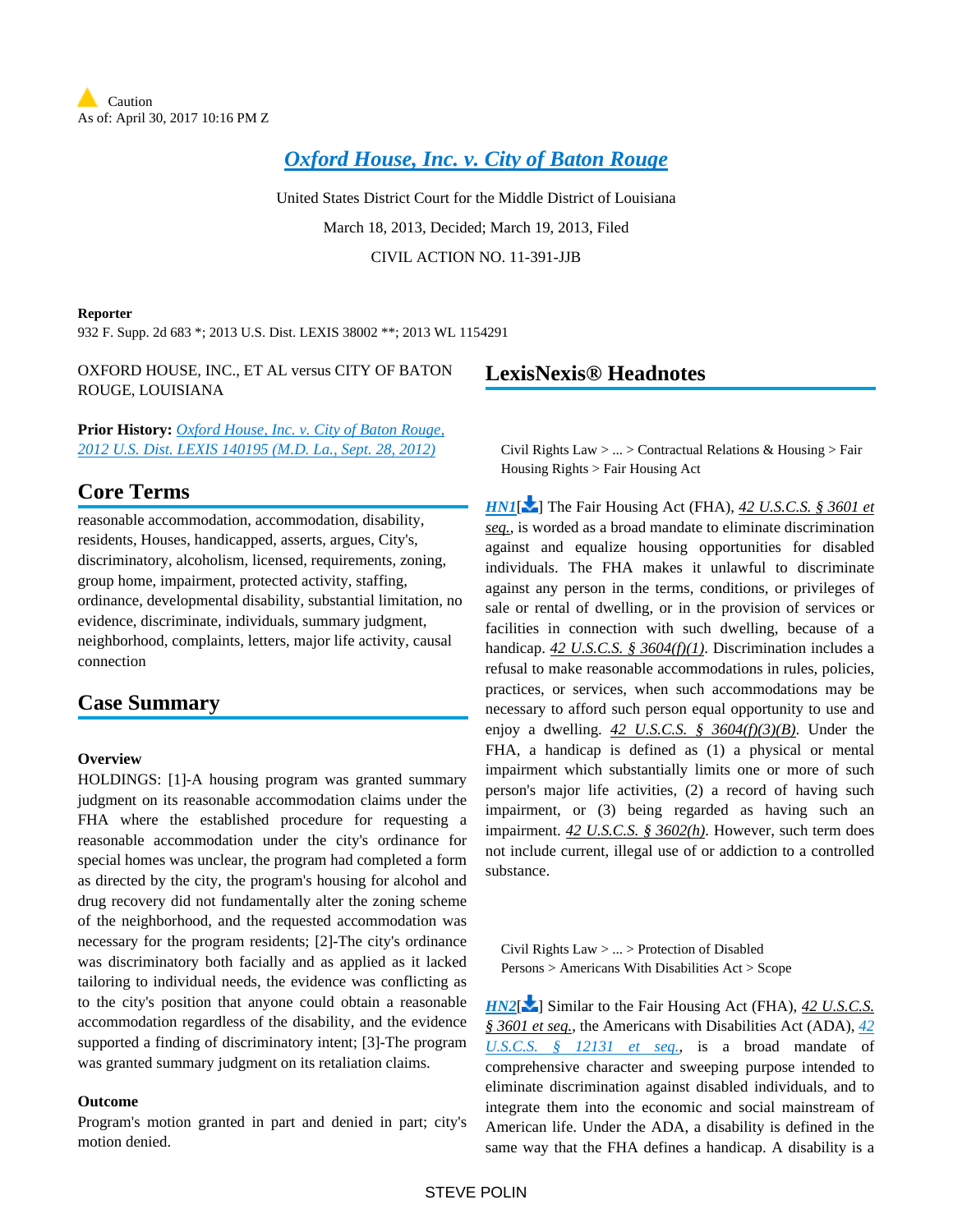physical or mental impairment that substantially limits one or more major life activities of such individual, a record of such an impairment, or being regarded as having such an impairment. *[42 U.S.C.S. § 12102\(1\)](https://advance.lexis.com/api/document?collection=statutes-legislation&id=urn:contentItem:4YF7-GSM1-NRF4-4485-00000-00&context=)*. Under the ADA, major life activities include, but are not limited to, caring for oneself, performing manual tasks, seeing, hearing, eating, sleeping, walking, standing, lifting, bending, speaking, breathing, learning, reading, concentrating, thinking, communicating, and working. *[42 U.S.C.S. § 12102\(2\)](https://advance.lexis.com/api/document?collection=statutes-legislation&id=urn:contentItem:4YF7-GSM1-NRF4-4485-00000-00&context=)*.

<span id="page-1-0"></span>Civil Rights Law > ... > Protection of Disabled Persons > Americans With Disabilities Act > Scope

*[HN3](https://advance.lexis.com/api/document?collection=cases&id=urn:contentItem:580P-BFP1-F04D-C24V-00000-00&context=&link=LNHNREFclscc3)*<sup>[\[](#page-6-2)22</sup>] While the United States District Court for the Middle District of Louisiana finds that the strict interpretation standard for the Americans with Disabilities Act, *[42 U.S.C.S.](https://advance.lexis.com/api/document?collection=statutes-legislation&id=urn:contentItem:4YF7-GVG1-NRF4-41T6-00000-00&context=)  [§ 12131 et seq.](https://advance.lexis.com/api/document?collection=statutes-legislation&id=urn:contentItem:4YF7-GVG1-NRF4-41T6-00000-00&context=)*, has been overturned, the requirement of a case-by-case evaluation is still necessary. A per se rule is appropriate in these circumstances where the court's obligation is to do a case-by-case evaluation to determine if an individual is handicapped.

<span id="page-1-1"></span>Civil Rights Law > ... > Protection of Disabled Persons > Americans With Disabilities Act > Scope

*[HN4](https://advance.lexis.com/api/document?collection=cases&id=urn:contentItem:580P-BFP1-F04D-C24V-00000-00&context=&link=LNHNREFclscc4)*<sup>[\[](#page-7-0) $\angle$ </sup>] The United States District Court for the Middle District of Louisiana concludes that there is no per se rule that categorizes recovering alcoholics and drug addicts as disabled or handicapped under the Americans with Disabilities Act (ADA), *[42 U.S.C.S. § 12131 et seq.](https://advance.lexis.com/api/document?collection=statutes-legislation&id=urn:contentItem:4YF7-GVG1-NRF4-41T6-00000-00&context=)*, and a case-by-case evaluation is necessary. Alcoholism and drug addictions are impairments. As the United States Court of Appeals for the Second Circuit noted, the legislative history of the ADA also indicates that Congress intended for alcoholism and drug addiction to be impairments under the Act.

<span id="page-1-2"></span>Civil Rights Law > ... > Protection of Disabled Persons > Americans With Disabilities Act > Scope

<span id="page-1-3"></span>**[HN5](https://advance.lexis.com/api/document?collection=cases&id=urn:contentItem:580P-BFP1-F04D-C24V-00000-00&context=&link=LNHNREFclscc5)<sup>[\[](#page-7-1)22</sup>]** The United States Court of Appeals for the Second Circuit explained that mere status as an alcoholic or substance abuser does not necessarily imply a limitation under the second part of the definition of disability under the Americans with Disabilities Act, *[42 U.S.C.S. § 12131 et seq.](https://advance.lexis.com/api/document?collection=statutes-legislation&id=urn:contentItem:4YF7-GVG1-NRF4-41T6-00000-00&context=)*

Housing Rights > Fair Housing Act

Civil Rights Law > ... > Protection of Disabled Persons > Americans With Disabilities Act > Scope

*[HN6](https://advance.lexis.com/api/document?collection=cases&id=urn:contentItem:580P-BFP1-F04D-C24V-00000-00&context=&link=LNHNREFclscc6)*[\[](#page-7-2) $\blacktriangleright$ ] There are three possible theories of discrimination for an alleged violation of either the Fair Housing Act, *42 U.S.C.S. § 3601 et seq.*, or the Americans with Disabilities Act, *[42 U.S.C.S. § 12131 et seq.](https://advance.lexis.com/api/document?collection=statutes-legislation&id=urn:contentItem:4YF7-GVG1-NRF4-41T6-00000-00&context=)*: disparate treatment, disparate impact, and failure to make a reasonable accommodation.

<span id="page-1-4"></span>Civil Rights Law > ... > Fair Housing Rights > Protected Classes > Disability Discrimination

Business & Corporate Compliance > ... > Real Property Law > Zoning > Ordinances

*[HN7](https://advance.lexis.com/api/document?collection=cases&id=urn:contentItem:580P-BFP1-F04D-C24V-00000-00&context=&link=LNHNREFclscc7)*[\[](#page-7-3) $\blacktriangleright$ ] Under the Baton Rouge, La., Unified Development Code, reasonable accommodations are encompassed in the definition of special homes. The definition of special homes is bifurcated. The first portion of the definition defines special homes as buildings, other than institutions, operated by a person or persons, society, agency, corporation, institution or group licensed by the state wherein developmentally disabled persons are housed under the direct care of responsible adult persons on a 24-hour basis to assure that a responsible adult is on premises at all times in case of emergency; and such buildings and premises shall meet all city-parish building codes, fire codes and zoning ordinance requirements and state fire marshal requirements prior to the issuance of any state permits for occupancy and/or operation.

<span id="page-1-5"></span>Civil Rights Law > ... > Fair Housing Rights > Protected Classes > Disability Discrimination

Business & Corporate Compliance > ... > Real Property Law > Zoning > Ordinances

**[HN8](https://advance.lexis.com/api/document?collection=cases&id=urn:contentItem:580P-BFP1-F04D-C24V-00000-00&context=&link=LNHNREFclscc8)[\[](#page-7-4)** $\blacktriangleright$ ] The second portion of the definition under the Baton Rouge, La., Unified Development Code provides that special homes for the handicapped (within the federal Fair Housing Act (FHA), *42 U.S.C.S. § 3601 et seq.*, definition of handicapped) are permitted uses in all residential zones where they are not permitted as of right, notwithstanding any zoning requirements inconsistent therewith, in all cases where granting permission for such use would be a reasonable accommodation under the FHA. A permit for such use will be granted by the City-Parish along with any provisions of the zoning ordinance that would otherwise prohibit such use will not be enforced, provided that the requested accommodation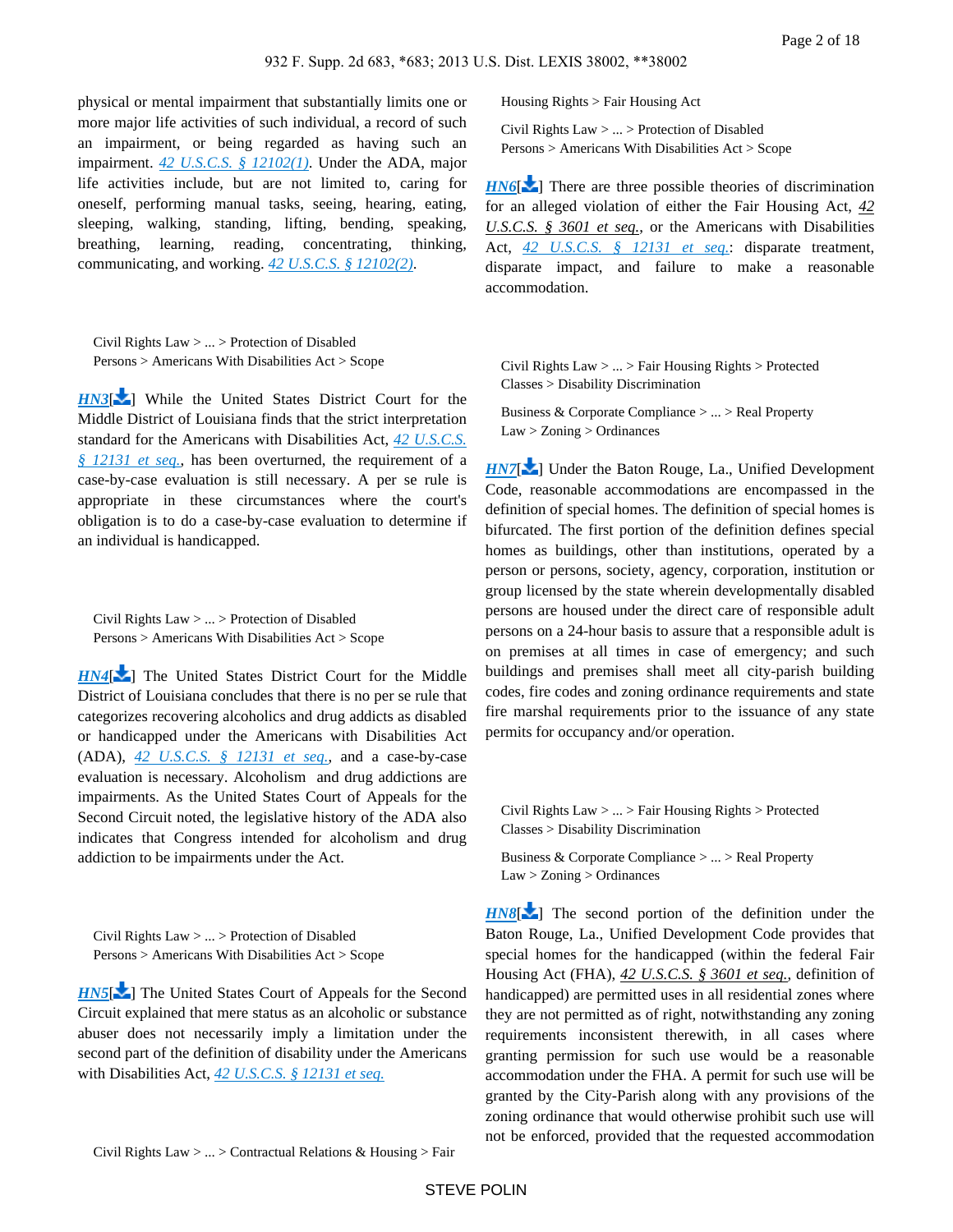is reasonable. In determining whether a request for such a permit is reasonable, the City-Parish will consider whether: (1) the proposed special home for the handicapped would cause a fundamental change, as interpreted by applicable decisions construing the FHA in the City-Parish's zoning; (2) the proposed facility's violation of otherwise applicable zoning rules is necessary because of the economics of its operation, the need for residential opportunities for handicapped persons, or any other reason constituting necessity under applicable federal law; and (3) the proposed facility would cause any undue financial or administrative burden on the City-Parish.

<span id="page-2-0"></span>Civil Rights Law > ... > Fair Housing Rights > Protected Classes > Disability Discrimination

Business & Corporate Compliance > ... > Real Property Law > Zoning > Ordinances

*[HN9](https://advance.lexis.com/api/document?collection=cases&id=urn:contentItem:580P-BFP1-F04D-C24V-00000-00&context=&link=LNHNREFclscc9)*<sup>[\[](#page-8-0)22</sup>] Under the Baton Rouge, La., Unified Development Code, parties seeking a reasonable accommodation must submit to the City-Parish planning commission staff information addressing these issues on forms supplied by the City-Parish.

Civil Rights Law > ... > Contractual Relations & Housing > Fair Housing Rights > Fair Housing Act

*[HN10](https://advance.lexis.com/api/document?collection=cases&id=urn:contentItem:580P-BFP1-F04D-C24V-00000-00&context=&link=LNHNREFclscc10)*[\[](#page-8-1) $\blacktriangleright$ ] The Fair Housing Act, 42 *U.S.C.S.* § 3601 et seq., defines discrimination as a refusal to make reasonable accommodations when such accommodations may be necessary to afford such person equal opportunity to use and enjoy a dwelling. *42 U.S.C.S. § 3604(f)(3)(B)*.

Civil Rights Law > ... > Contractual Relations & Housing > Fair Housing Rights > Fair Housing Act

<span id="page-2-1"></span>*[HN11](https://advance.lexis.com/api/document?collection=cases&id=urn:contentItem:580P-BFP1-F04D-C24V-00000-00&context=&link=LNHNREFclscc11)*[\[](#page-8-2) $\blacktriangleright$ ] The United States District Court for the Middle District of Louisiana finds that the best approach to determine whether a city failed to make a reasonable accommodation under the Fair Housing Act (FHA), *42 U.S.C.S. § 3601 et seq.*, is to adopt the approach utilized by the United States Court of Appeals for the Eleventh Circuit, which analyzed a reasonable accommodation by addressing the three elements of the FHA statute: refusal, reasonableness, and necessity.

Civil Rights Law > ... > Contractual Relations & Housing > Fair Housing Rights > Fair Housing Act

*[HN12](https://advance.lexis.com/api/document?collection=cases&id=urn:contentItem:580P-BFP1-F04D-C24V-00000-00&context=&link=LNHNREFclscc12)*<sup>[\[](#page-8-3)2]</sup> Under the Fair Housing Act, 42 *U.S.C.S.* § 3601 et *seq.*, refusal requires a showing that a plaintiff requested an accommodation and the defendant refused it. A plaintiff must first provide the governmental entity an opportunity to accommodate them through the entity's established procedures used. Failing to make a request is fatal to a reasonable accommodation claim. However, if making a request would be clearly futile or foredoomed, then the plaintiff is not required to make such a request.

<span id="page-2-2"></span>Civil Rights Law  $> ... >$  Contractual Relations & Housing  $>$  Fair Housing Rights > Fair Housing Act

*[HN13](https://advance.lexis.com/api/document?collection=cases&id=urn:contentItem:580P-BFP1-F04D-C24V-00000-00&context=&link=LNHNREFclscc13)*<sup>[\[](#page-9-0)2]</sup> Under the Fair Housing Act, 42 *U.S.C.S.* § 3601 *et seq.*, an accommodation is reasonable if it does not cause any undue hardship or fiscal or administrative burdens on the municipality, or does not undermine the basic purpose that the zoning ordinance seeks to achieve.

<span id="page-2-4"></span>Civil Rights Law > ... > Fair Housing Rights > Protected Classes > Disability Discrimination

Civil Rights Law  $> ... >$  Contractual Relations & Housing  $>$  Fair Housing Rights > Fair Housing Act

*[HN14](https://advance.lexis.com/api/document?collection=cases&id=urn:contentItem:580P-BFP1-F04D-C24V-00000-00&context=&link=LNHNREFclscc14)*<sup>[\[](#page-10-0)2]</sup> According to the United States District Court for the District of New Jersey, the fact that citizens may vociferously oppose the establishment of a home for handicapped people in their neighborhood can hardly be cited as a legitimate justification for discriminatory treatment of the handicapped under the Fair Housing Act, *42 U.S.C.S. § 3601 et seq.*

<span id="page-2-3"></span>Civil Rights Law  $> ... >$  Contractual Relations & Housing  $>$  Fair Housing Rights > Fair Housing Act

*[HN15](https://advance.lexis.com/api/document?collection=cases&id=urn:contentItem:580P-BFP1-F04D-C24V-00000-00&context=&link=LNHNREFclscc15)*<sup> $\blacktriangleright$ </sup>] The final prong to consider under the Fair Housing Act (FHA), *42 U.S.C.S. § 3601 et seq.*, is whether the requested accommodation may be necessary to afford such person equal opportunity to use and enjoy a dwelling. *42 U.S.C.S. § 3604(f)(3)(B)*. This requirement is divided into two considerations: is the accommodation necessary and will the accommodation afford equal opportunity to the disabled? In order for a requested accommodation to be necessary, the plaintiff must show a direct linkage between the proposed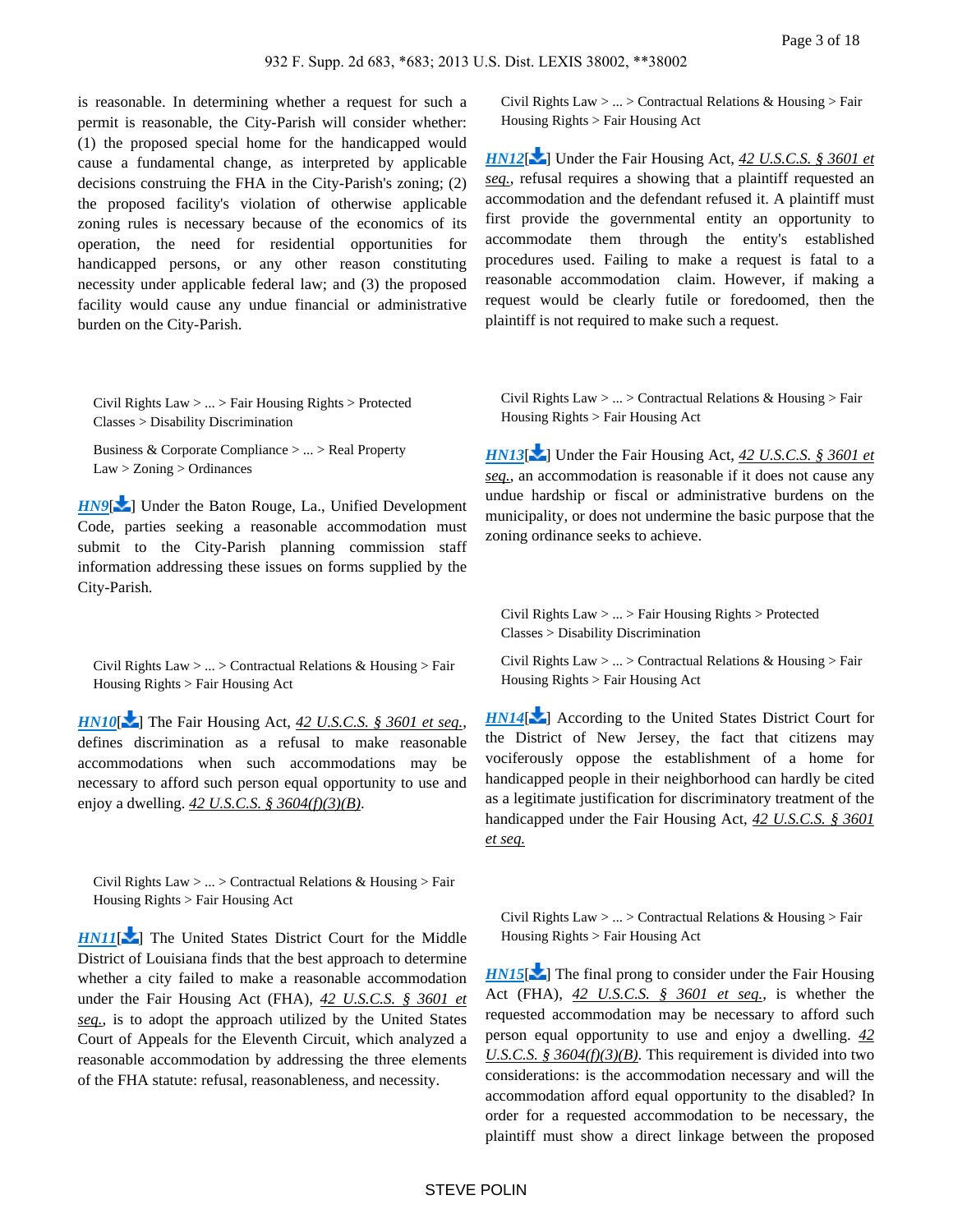accommodation and the equal opportunity to be provided to the handicapped person. If the requested accommodation provides no direct amelioration of a disability's effect, it is not necessary. With respect to the equal opportunity requirement, the FHA does not require accommodations that increase a benefit to a handicapped person above that provided to a nonhandicapped person with respect to matters unrelated to the handicap.

Civil Rights Law > ... > Fair Housing Rights > Protected Classes > Disability Discrimination

Civil Rights Law > ... > Contractual Relations & Housing > Fair Housing Rights > Fair Housing Act

*[HN16](https://advance.lexis.com/api/document?collection=cases&id=urn:contentItem:580P-BFP1-F04D-C24V-00000-00&context=&link=LNHNREFclscc16)*[\[](#page-11-0) $\blacktriangleright$ ] To prove intentional discrimination under the Fair Housing Act, *42 U.S.C.S. § 3601 et seq.*, a plaintiff must demonstrate that a motivating factor behind the defendant's refusal to classify the plaintiff as a single family household was the residents' status as recovering drug addicts and alcoholics. When examining a claim of intentional discrimination, courts consider: (1) the discriminatory impact of the decision; (2) the decision's historical background; (3) the sequence of events leading up to the decision; (4) any departures from the normal procedure; and (5) the legislative or administrative history.

<span id="page-3-0"></span>Civil Rights Law > ... > Fair Housing Rights > Protected Classes > Disability Discrimination

*[HN17](https://advance.lexis.com/api/document?collection=cases&id=urn:contentItem:580P-BFP1-F04D-C24V-00000-00&context=&link=LNHNREFclscc17)*<sup>2</sup> The United States District Court for the Middle District of Louisiana finds that the first portion of the Baton Rouge, La., Unified Development Code defining special homes is facially discriminatory under the Fair Housing Act, *42 U.S.C.S. § 3601 et seq.*

Civil Rights Law > ... > Fair Housing Rights > Protected Classes > Disability Discrimination

*[HN18](https://advance.lexis.com/api/document?collection=cases&id=urn:contentItem:580P-BFP1-F04D-C24V-00000-00&context=&link=LNHNREFclscc18)*<sup>2</sup> ] The United States Court of Appeals for the Sixth Circuit found that an ordinance which imposed onerous safety and perm it requirements on single-family residences occupied by developmentally disabled persons, when these requirements were not imposed on any other single-family residences violated the Fair Housing Act, *42 U.S.C.S. § 3601 et seq.* While a city is permitted to impose standards which are different from those to which it subjects the general population, the city must show that the protection is demonstrated to be warranted by the unique and specific needs and abilities of those handicapped persons.

Civil Rights Law > ... > Protection of Disabled Persons > Americans With Disabilities Act > Scope

<span id="page-3-1"></span>*[HN19](https://advance.lexis.com/api/document?collection=cases&id=urn:contentItem:580P-BFP1-F04D-C24V-00000-00&context=&link=LNHNREFclscc19)*[\[](#page-14-0) ] See *[42 U.S.C.S. § 12203\(a\)](https://advance.lexis.com/api/document?collection=statutes-legislation&id=urn:contentItem:4YF7-GWG1-NRF4-412T-00000-00&context=)*.

Civil Rights Law  $> ... >$  Contractual Relations & Housing  $>$  Fair Housing Rights > Fair Housing Act

Civil Rights Law > ... > Protection of Disabled Persons > Americans With Disabilities Act > Scope

*[HN20](https://advance.lexis.com/api/document?collection=cases&id=urn:contentItem:580P-BFP1-F04D-C24V-00000-00&context=&link=LNHNREFclscc20)*<sup>[\[](#page-14-1)2]</sup> Retaliation claims brought pursuant to the Fair Housing Act (FHA), *42 U.S.C.S. § 3601 et seq.*, and the Americans with Disabilities Act (ADA), *[42 U.S.C.S. § 12131](https://advance.lexis.com/api/document?collection=statutes-legislation&id=urn:contentItem:4YF7-GVG1-NRF4-41T6-00000-00&context=)  [et seq.](https://advance.lexis.com/api/document?collection=statutes-legislation&id=urn:contentItem:4YF7-GVG1-NRF4-41T6-00000-00&context=)*, are analyzed under the same standards used for analyzing retaliation claims brought pursuant to Title VII of the Civil Rights Act of 1964. To assert a prima facie case of retaliation, a plaintiff must show (1) he engaged in an activity that the FHA and ADA protects; (2) he was subjected to an adverse action by the defendant; and (3) a causal connection exists between the protected activity and the adverse action. Once a plaintiff has made out a prima facie case, the burden shifts to the defendant to articulate a legitimate, nondiscriminatory reason for the challenged action.

<span id="page-3-2"></span>Civil Rights Law > ... > Protection of Disabled Persons > Americans With Disabilities Act > Scope

*[HN21](https://advance.lexis.com/api/document?collection=cases&id=urn:contentItem:580P-BFP1-F04D-C24V-00000-00&context=&link=LNHNREFclscc21)*<sup>[\[](#page-14-2)1</sup>] Under the Americans with Disabilities Act, 42 *[U.S.C.S. § 12131 et seq.](https://advance.lexis.com/api/document?collection=statutes-legislation&id=urn:contentItem:4YF7-GVG1-NRF4-41T6-00000-00&context=)*, a protected activity includes opposition to any act or practice made unlawful by this chapter or because such individual made a charge, testified, assisted, or participated in any manner in an investigation, proceeding, or hearing under this chapter. *[42 U.S.C.S. §](https://advance.lexis.com/api/document?collection=statutes-legislation&id=urn:contentItem:4YF7-GWG1-NRF4-412T-00000-00&context=)  [12203\(a\)](https://advance.lexis.com/api/document?collection=statutes-legislation&id=urn:contentItem:4YF7-GWG1-NRF4-412T-00000-00&context=)*.

<span id="page-3-3"></span>Civil Rights Law  $> ... >$  Contractual Relations & Housing  $>$  Fair Housing Rights > Fair Housing Act

Civil Rights Law > ... > Protection of Disabled Persons > Americans With Disabilities Act > Scope

 $HN22$ [\[](#page-14-3) $\blacktriangleright$ ] Filing an administrative complaint constitutes a protected activity under the Fair Housing Act, *42 U.S.C.S. §*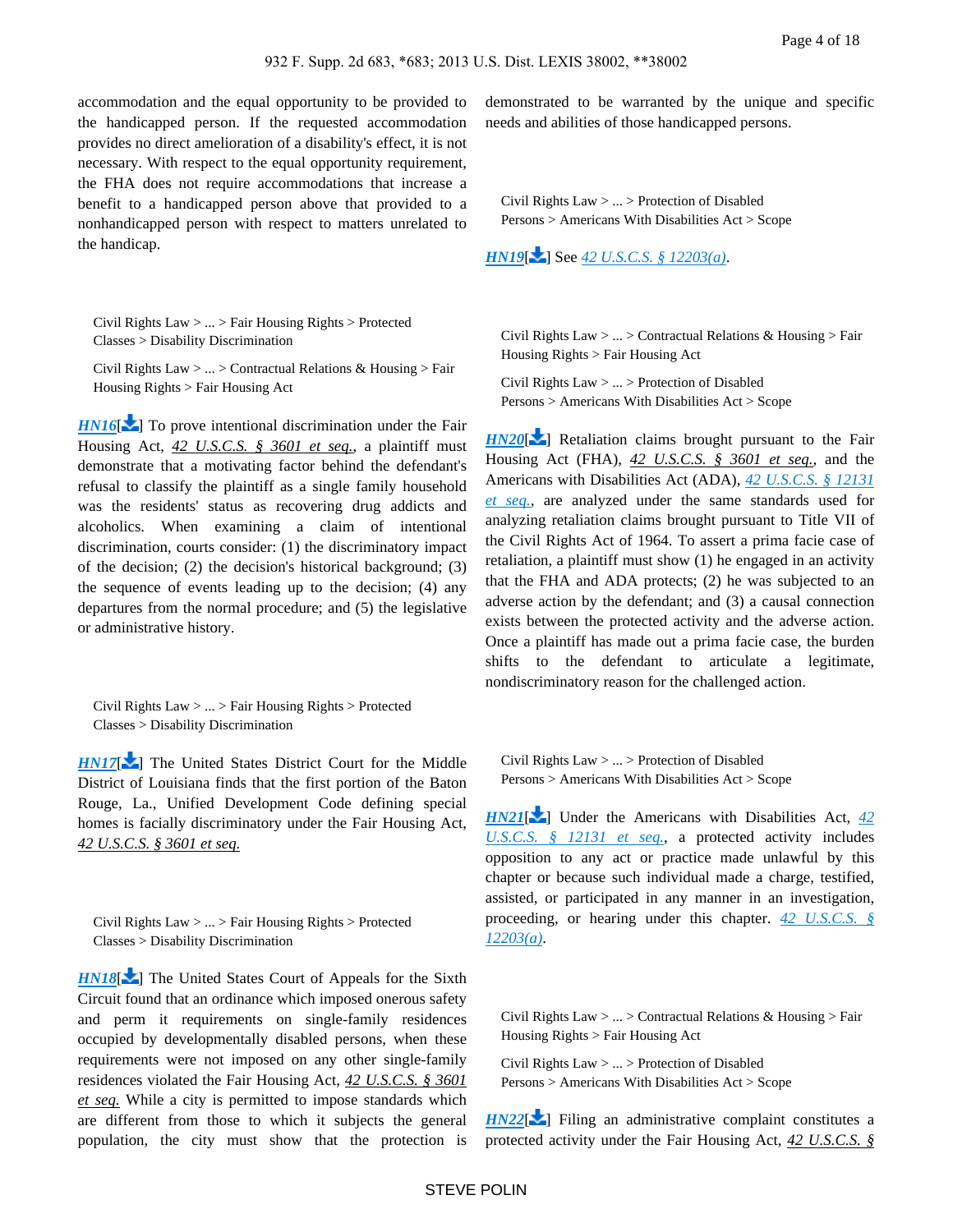<span id="page-4-0"></span>*3601 et seq.*, and the Americans with Disabilities Act, *[42](https://advance.lexis.com/api/document?collection=statutes-legislation&id=urn:contentItem:4YF7-GVG1-NRF4-41T6-00000-00&context=)  [U.S.C.S. § 12131 et seq.](https://advance.lexis.com/api/document?collection=statutes-legislation&id=urn:contentItem:4YF7-GVG1-NRF4-41T6-00000-00&context=)* Filing a lawsuit also constitutes a protected activity.

Civil Rights Law > ... > Contractual Relations & Housing > Fair Housing Rights > Fair Housing Act

Civil Rights Law > ... > Protection of Disabled Persons > Americans With Disabilities Act > Scope

 $H N23$ [\[](#page-15-0) $\sim$ ] Courts find that it is not necessary for a plaintiff to establish an underlying claim of discrimination to prevail on a retaliation claim under the Fair Housing Act, *42 U.S.C.S. § 3601 et seq.*, and the Americans with Disabilities Act, *[42](https://advance.lexis.com/api/document?collection=statutes-legislation&id=urn:contentItem:4YF7-GVG1-NRF4-41T6-00000-00&context=)  [U.S.C.S. § 12131 et seq.](https://advance.lexis.com/api/document?collection=statutes-legislation&id=urn:contentItem:4YF7-GVG1-NRF4-41T6-00000-00&context=)*

<span id="page-4-1"></span>Business & Corporate Compliance > ... > Contractual Relations & Housing > Fair Housing Rights > Enforcement Actions

Civil Rights Law > ... > Contractual Relations & Housing > Fair Housing Rights > Fair Housing Act

<span id="page-4-2"></span>*[HN24](https://advance.lexis.com/api/document?collection=cases&id=urn:contentItem:580P-BFP1-F04D-C24V-00000-00&context=&link=LNHNREFclscc24)*<sup>[\[](#page-15-1)2]</sup> The United States Department of Housing and Urban Development's regulations indicate that *42 U.S.C.S. § 3617* is an independent cause of action.

Civil Rights Law  $> ... >$  Contractual Relations & Housing  $>$  Fair Housing Rights > Fair Housing Act

*[HN25](https://advance.lexis.com/api/document?collection=cases&id=urn:contentItem:580P-BFP1-F04D-C24V-00000-00&context=&link=LNHNREFclscc25)*<sup>[\[](#page-15-2)2]</sup> The United States Department of Housing and Urban Development regulations, in defining what conduct is unlawful under *42 U.S.C.S. § 3617*, prohibit threatening, intimidating or interfering with persons in their enjoyment of a dwelling because of the race, color, religion, sex, handicap, familial status, or national origin of such persons, or of visitors or associates of such persons. *[24 C.F.R. §](https://advance.lexis.com/api/document?collection=administrative-codes&id=urn:contentItem:5MD7-1KX0-008G-Y3MN-00000-00&context=)*   $100.400(c)(2)$ . Additionally, the regulations prohibit intimidating or threatening any person because that person is engaging in activities designed to make other persons aware of, or encouraging such other persons to exercise, rights granted or protected by this part, as well as retaliating against any person because that person has made a complaint, testified, assisted, or participated in any manner in a proceeding under the Fair Housing Act, *42 U.S.C.S. § 3601 et seq. [24 C.F.R. § 100.400\(c\)\(4\)-\(5\)](https://advance.lexis.com/api/document?collection=administrative-codes&id=urn:contentItem:5MD7-1KX0-008G-Y3MN-00000-00&context=)*.

Review > Deference to Agency Statutory Interpretation

*[HN26](https://advance.lexis.com/api/document?collection=cases&id=urn:contentItem:580P-BFP1-F04D-C24V-00000-00&context=&link=LNHNREFclscc26)*<sup>[\[](#page-15-3)2]</sup> Chevron deference provides that reviewing courts have to answer two questions. First, has Congress directly spoken to the precise question at issue? If yes, then that is the end of the analysis because the agency and the court must give effect to the unambiguously expressed intent of Congress. However, if the statute is silent or ambiguous, the question becomes whether the agency's interpretation is a permissible construction of the statute.

<span id="page-4-3"></span>Civil Rights Law  $> ... >$  Contractual Relations & Housing  $>$  Fair Housing Rights > Fair Housing Act

Civil Rights Law > ... > Protection of Disabled Persons > Americans With Disabilities Act > Scope

*[HN27](https://advance.lexis.com/api/document?collection=cases&id=urn:contentItem:580P-BFP1-F04D-C24V-00000-00&context=&link=LNHNREFclscc27)*[\[](#page-15-4) $\blacktriangleright$ ] Under the Fair Housing Act, 42 U.S.C.S. § 3601 et *seq.*, and the Americans with Disabilities Act, *[42 U.S.C.S. §](https://advance.lexis.com/api/document?collection=statutes-legislation&id=urn:contentItem:4YF7-GVG1-NRF4-41T6-00000-00&context=)  [12131 et seq.](https://advance.lexis.com/api/document?collection=statutes-legislation&id=urn:contentItem:4YF7-GVG1-NRF4-41T6-00000-00&context=)*, the causal connection for a retaliation claim can be established indirectly by showing that the protected activity was closely followed in time by the adverse action.

Civil Rights Law  $> ... >$  Contractual Relations & Housing  $>$  Fair Housing Rights > Fair Housing Act

Civil Rights Law > ... > Protection of Disabled Persons > Americans With Disabilities Act > Scope

*[HN28](https://advance.lexis.com/api/document?collection=cases&id=urn:contentItem:580P-BFP1-F04D-C24V-00000-00&context=&link=LNHNREFclscc28)*<sup>[\[](#page-16-0)22]</sup> For purposes of the Fair Housing Act, 42 U.S.C.S. *§ 3601 et seq.*, and the Americans with Disabilities Act, *[42](https://advance.lexis.com/api/document?collection=statutes-legislation&id=urn:contentItem:4YF7-GVG1-NRF4-41T6-00000-00&context=)  [U.S.C.S. § 12131 et seq.](https://advance.lexis.com/api/document?collection=statutes-legislation&id=urn:contentItem:4YF7-GVG1-NRF4-41T6-00000-00&context=)*, whether a requested accommodation is required by law is highly fact-specific, requiring case-bycase determination.

**Counsel: [\*\*1]** For Oxford House, Inc., Danjean Causeway, LLC, Glenda K. Roy, Raymond K. Roy, Plaintiffs: Morgan Whitney Williams, LEAD ATTORNEY, GNO Fair Housing Action Center, New Orleans, LA; Cashauna Hill, Greater New Orleans Fair Housing Action Center, New Orleans, LA; John Nelson Adcock, Law Offices of John N. Adcock, New Orleans, LA; Steven G Polin, PRO HAC VICE, Washington, DC.

For City of Baton Rouge, Defendant: Joseph K Scott, III, LEAD ATTORNEY, Baton Rouge, LA; Kristen Lundin Craig, EBR Parish Attorney, Baton Rouge, LA.

**Judges:** JAMES J. BRADY, DISTRICT JUDGE.

**Opinion by:** JAMES J. BRADY

<span id="page-4-4"></span>Administrative Law > Judicial Review > Standards of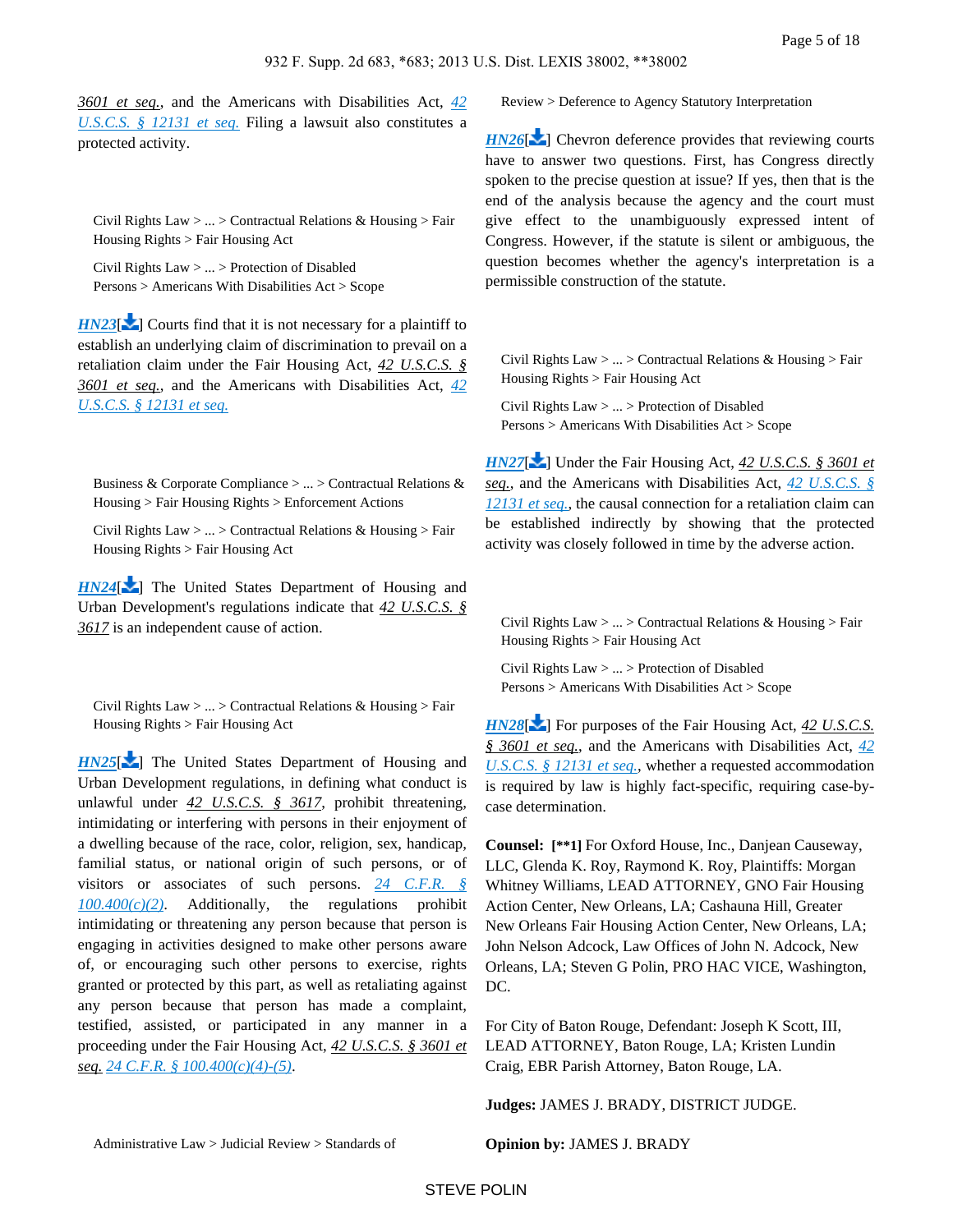## **Opinion**

## **[\*685] RULING ON CROSS-MOTIONS FOR SUMMARY JUDGMENT**

This matter is before the Court on cross-motions for summary judgment filed by Plaintiffs Oxford House, Inc., Danjean Causeway LLC, and Raymond and Glenda Roy (collectively "Oxford House") (Doc. 82) and Defendant City of Baton Rouge ("City") (Doc. 88). Defendants have filed an opposition to Plaintiffs' motion (Doc. 100), to which Plaintiffs have filed a reply. (Doc. 108). Plaintiffs have filed an opposition to Defendants' motion (Doc. 99), to which Defendants have filed a reply. **[\*686]** (Doc. 109). Oral argument is not necessary. For the reasons herein, the Court GRANTS the Plaintiffs' Motion **[\*\*2]** for Summary Judgment, except for the Plaintiffs' *Section 1983* claim (Doc. 82) and DENIES the Defendants' Motion for Summary Judgment. (Doc. 88).

I.

Oxford House filed this action, alleging that the City violated the Fair Housing Act, *42 U.S.C. § 3601, et seq.* ("FHA"), the Americans with Disabilities Act, *[42 U.S.C. § 12131, et seq.](https://advance.lexis.com/api/document?collection=statutes-legislation&id=urn:contentItem:4YF7-GVG1-NRF4-41T6-00000-00&context=)* ("ADA"), and Oxford House's civil rights under *42 U.S.C. § 1983*. Oxford House alleges that the City violated the FHA by using and enforcing discriminatory zoning ordinances to exclude Oxford House from operating in an area zoned for single-family use and retaliating against Oxford House for exercising their rights under the FHA. (Doc. 47). Oxford House further alleges that the City violated the ADA by discriminating against Oxford House because of a disability. Finally, Oxford House alleges violations of their constitutional rights under *42 U.S.C. § 1983*, alleging that the City used its zoning code and ordinances to discriminate against Oxford House on the basis of a handicap and denying Oxford House due process by applying its code enforcement provisions in an arbitrary and irrational manner.

Oxford House is a national program that supports the opening of individual **[\*\*3]** Oxford Houses throughout the United States. Individual Oxford Houses are designed to create a supportive familial atmosphere to help their residents recover from alcohol and substance addiction. Each house is financially self-supporting, democratically run, and will evict any resident who returns to alcohol or substance abuse. The houses do not have state licenses or a permanent staff. In order to become a resident, prospective residents must complete an application and interview with the current residents of the House to which the prospective resident is applying. After the interview, the current residents vote to decide whether to accept the prospective resident.

Oxford House operates seventeen homes in Baton Rouge, Louisiana. <sup>1</sup> Two of these houses, Oxford House-Drusilla and Oxford House-Shawn, are the subjects of this litigation. Plaintiff Danjean Causeway, LLC owns Oxford House-Drusilla and Plaintiffs Glenda and Raymond Roy own Oxford House-Shawn. Both houses are located in an area of Baton Rouge zoned A-1, which is for single family use. According to the Baton Rouge's Unified Development Code ("UDC"), "family" is defined as an individual or two or more related persons living together **[\*\*4]** or no more than two unrelated people living together, unless the owner lives on the premises, in which case, four unrelated people may live together. (Pt. Ex. HH).

On February 2, 2011, the City sent a letter to Oxford House-Drusilla, notifying Danjean Causeway that the property was in violation of the UDC because more than two unrelated persons lived there. On February 4, 2011, counsel for Plaintiffs responded, asking for a reasonable accommodation, and asking that the Defendants treat the House as if it were a single family because the residents of the House are the "functional equivalent" of a family and waive the two-person rule as it applies to the House. In the request, Oxford House notified the City that the residents are recovering alcoholics and drug addicts, who are considered handicapped under the  **[\*687]** FHA. (Pt. Ex. T). In response, the City directed Oxford House to file the request with the Planning Commission. (Pt. Ex. V). Oxford House submitted the same request to the Planning Commission as it did to the City.  **[\*\*5]** (Pt. Ex. W). The Planning Commission informed Oxford House to complete a form for a reasonable accommodation located on their website. (Pt. Ex. X). On March 17, 2011, the City filed suit against Danjean Causeway in state court for violating the UDC by having more than two unrelated persons living in an A-1 zone.

On March 23, 2011, Oxford House completed the form, identifying the residents as "handicapped" under the FHA. (Pt. Ex. Z). The form, Reasonable Accommodation for a Group Home, defines a group home as a building where "developmentally disabled persons are housed under the direct care of responsible adult persons on a twenty-four hour basis.  $\dots$  " (Doc. 47, ¶ 32) (hereinafter referred to as the "A-9 form"). **[\*\*6]** On April 7, 2011, the City denied the reasonable accommodation request, explaining that the form was incomplete because there was no state license and no 24-

<sup>&</sup>lt;sup>1</sup> According to Oxford House Louisiana's website, there are seventeen group homes in Baton Rouge. OXFORD HOUSE OF LOUISIANA, *[http://www.ohola.org](http://www.ohola.org/)* (last visited Mar. 4, 2013).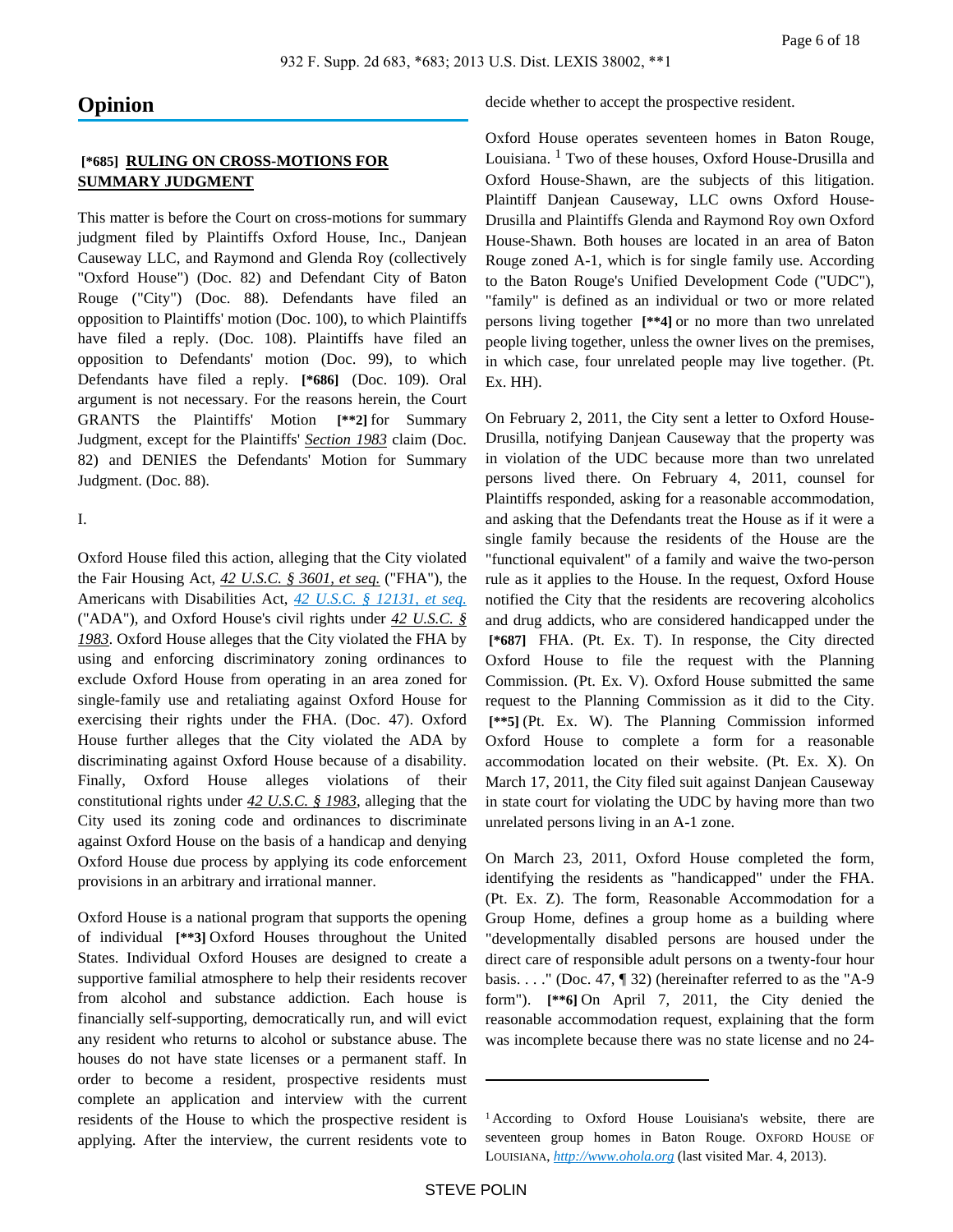hour supervision. (Pt. Ex. CC). Oxford House requested reconsideration, asking the City to waive the licensing requirement, the 24-hour staffing requirement and to treat the home not as a Special Home, but as a family. (Pt. Ex. QQQ). There is nothing in the record indicating that the City responded to this reconsideration.

On June 2, 2011, the City sent a follow-up letter to Oxford House, stating that "the unsupported statements of counsel for a party are not evidence of the qualifications for accommodation under the [FHA], and are not evidence of the reasonableness of a proposed accommodation." (Pt. Ex. DD). The City offered suggestions as to how Oxford House could achieve its goal: (1) placing the residence in an A-3 zoning area; (2) Oxford House could explain how it intends to confirm the handicapped status; (3) Oxford House could seek spot rezoning through the UDC; (4) the UDC can designate a building or group of buildings as a PUD, SPUD, or ISPUD; (5) the Zoning Commission could try to amend the definitions if Oxford House **[\*\*7]** requested such an amendment; and (6) the Metro Council could vote to waive the provisions. (Pt. Ex. DD, at 3-4).

A similar pattern transpired with respect to Oxford House-Shawn, with Oxford House writing a letter to the City and the Planning Commission informing Oxford House to complete the reasonable accommodation form. However, Oxford House asked the Planning Commission whether the reasonable accommodation would be rejected because Oxford House-Shawn was not licensed by the State nor did it provide 24 hour staffing. (Pt. Ex. BB).

II.

#### <span id="page-6-0"></span>*Fair Housing Act and the Americans with Disabilities Act*

**[HN1](https://advance.lexis.com/api/document?collection=cases&id=urn:contentItem:580P-BFP1-F04D-C24V-00000-00&context=&link=clscc1)<sup>[\[](#page-0-0)</sup>** $\uparrow$ ] The FHA "is worded as a broad mandate to eliminate discrimination against and equalize housing opportunities for disabled individuals." *[Bronk v. Ineichen, 54](https://advance.lexis.com/api/document?collection=cases&id=urn:contentItem:3S4X-FB40-001T-D4K8-00000-00&context=)  [F.3d 425, 428 \(7th Cir. 1995\)](https://advance.lexis.com/api/document?collection=cases&id=urn:contentItem:3S4X-FB40-001T-D4K8-00000-00&context=)*. The FHA makes it unlawful to discriminate "against any person in the terms, conditions, or privileges of sale or rental of dwelling, or in the provision of services or facilities in connection with such dwelling, because of a handicap. . . . "  $\frac{42 \text{ U.S.C. } }{\text{S. 3604(f)(1)}}$ . Discrimination includes "a refusal to make reasonable accommodations in rules, policies, practices, or services, when such accommodations may be necessary **[\*\*8]** to afford such person equal opportunity to use and enjoy a dwelling." *42 U.S.C. § 3604(f)(3)(B)*. Under the FHA, a handicap is defined as "(1) a physical or mental **[\*688]** impairment which substantially limits one or more of such person's major life activities, (2) a record of having such impairment, or (3) being regarded as having such an impairment." *42 U.S.C. § 3602(h)*. However, "such term does not include current, illegal use of or addiction to a controlled substance." *Id.*

<span id="page-6-1"></span> $HN2$ <sup>[\[](#page-0-1) $\uparrow$ </sup>] Similarly, the ADA is a "broad mandate of comprehensive character and sweeping purpose intended to eliminate discrimination against disabled individuals, and to integrate them into the economic and social mainstream of American life." *[Frame v. City of Arlington, 657 F.3d 215, 223](https://advance.lexis.com/api/document?collection=cases&id=urn:contentItem:8366-YR11-652R-33PD-00000-00&context=)  [\(5th Cir. 2011\)](https://advance.lexis.com/api/document?collection=cases&id=urn:contentItem:8366-YR11-652R-33PD-00000-00&context=)* (quoting *[PGA Tour, Inc. v. Martin, 532 U.S.](https://advance.lexis.com/api/document?collection=cases&id=urn:contentItem:4354-TBF0-004C-200W-00000-00&context=)  [661, 675, 121 S. Ct. 1879, 149 L. Ed. 2d 904 \(2001\)](https://advance.lexis.com/api/document?collection=cases&id=urn:contentItem:4354-TBF0-004C-200W-00000-00&context=)* (quotation marks omitted)). Under the ADA, a disability is defined in the same way that the FHA defines a handicap. A disability is "a physical or mental impairment that substantially limits one or more major life activities of such individual; (B) a record of such an impairment; or (C) being regarded as having such an impairment." *[42 U.S.C. §](https://advance.lexis.com/api/document?collection=statutes-legislation&id=urn:contentItem:4YF7-GSM1-NRF4-4485-00000-00&context=)  [12102\(1\)](https://advance.lexis.com/api/document?collection=statutes-legislation&id=urn:contentItem:4YF7-GSM1-NRF4-4485-00000-00&context=)*. Under the ADA, **[\*\*9]** major life activities "include, but are not limited to, caring for oneself, performing manual tasks, seeing, hearing, eating, sleeping, walking, standing, lifting, bending, speaking, breathing, learning, reading, concentrating, thinking, communicating, and working." *[42 U.S.C. § 12102\(2\)](https://advance.lexis.com/api/document?collection=statutes-legislation&id=urn:contentItem:4YF7-GSM1-NRF4-4485-00000-00&context=)*.

Oxford House argues that recovering alcoholics and drug addicts are considered disabled and/or impaired under the statutes, and thus, are entitled to the protections afforded by the FHA and the ADA. The City argues that alcoholism and drug addiction are not disabilities *per se*, and a showing that alcoholism and/or drug addiction substantially limits a major life activity is required to prove a disability, relying on the now overturned *Toyota Motor Manuf., Kentucky, Inc. v. Williams, 534 U.S. 184, 122 S. Ct. 681, 151 L. Ed. 2d 615 (2002)* <sup>2</sup> . *Toyota* was overturned due to legislative action in U.S. Pub.L. 110-325 in 2009. Congress explained that the purpose of the amendments, in part, was "to reject the standards enunciated in [*Toyota*], that the terms 'substantially' and 'major' in the definition of disability under the ADA 'need to be interpreted strictly to create a demanding standard for qualifying as disabled[.]" U.S. Pub.L. 110-325, **[\*\*10]** Section (b),  $\P$  4. Thus,  $H N3$ [\[](#page-1-0) $\P$ ] while the Court finds that the strict

<span id="page-6-2"></span><sup>2</sup>In *Toyota*, the Supreme Court explained that under the ADA, a disability is a "physical or mental impairment that substantially limits one or more major life activities," but the ADA did not specify what constituted a substantial limitation in a major life activity. *534 U.S. at 196*. The Supreme Court found that "these terms need to be interpreted strictly to create a demanding standard for qualifying as disabled," and held that "to be substantially limited in performing manual tasks, an individual must have an impairment that prevents or severely restricts the individual from doing activities that are of central importance to most people's daily lives." **[\*\*11]** *Id. at 197- 98*. The Court also noted that "the existence of a disability [is] to be determined in such a case-by-case manner." *Id. at 198*.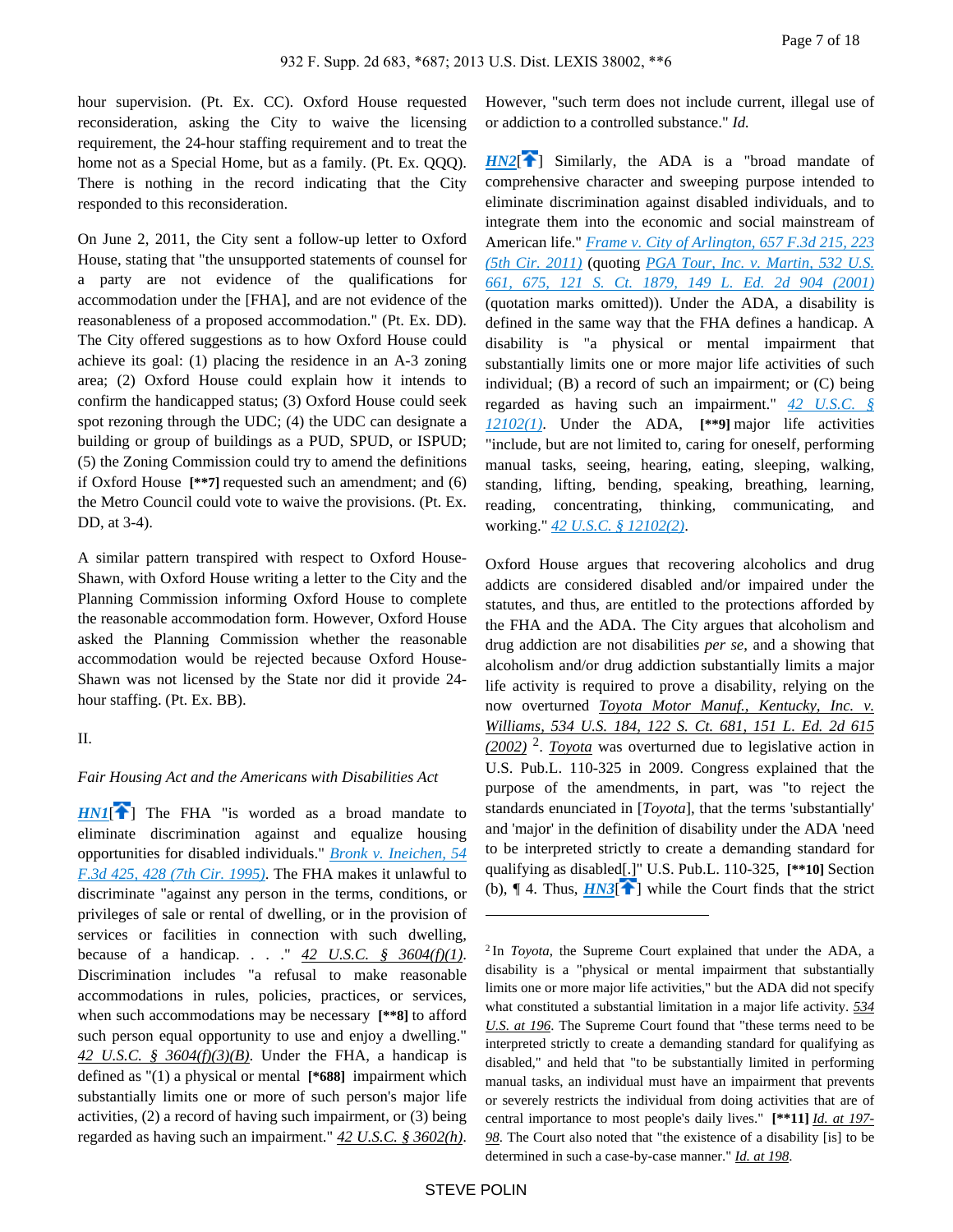standard of *Toyota* has been overturned, the requirement of a case-by-case evaluation is still necessary. "[A] *per se* rule is appropriate in these circumstances where the court's obligation is to do a case-by-case evaluation to determine if an individual is handicapped." *[Jeffrey O. v. City of Boca](https://advance.lexis.com/api/document?collection=cases&id=urn:contentItem:4N50-H9R0-TVTD-031Y-00000-00&context=)  [Raton, 511 F.Supp.2d 1339, 1347 \(S.D. Fla. 2007\)](https://advance.lexis.com/api/document?collection=cases&id=urn:contentItem:4N50-H9R0-TVTD-031Y-00000-00&context=)*. *See also [Burch v. Coca-Cola Co., 119 F.3d 305, 316 \(5th Cir. 1997\)](https://advance.lexis.com/api/document?collection=cases&id=urn:contentItem:3S06-V4C0-00B1-D0DK-00000-00&context=)* (declining to categorize "alcoholism as a per se disability").

<span id="page-7-0"></span>Therefore,  $H N4$ <sup>[\[](#page-1-1) $\uparrow$ </sup>] this Court concludes that there is no *per se* rule that categorizes recovering alcoholics and drug addicts as disabled or handicapped, and a case-by-case evaluation is necessary. Alcoholism **[\*689]** and drug addictions are impairments. *[Regional Economic Community Action](https://advance.lexis.com/api/document?collection=cases&id=urn:contentItem:46SN-36Y0-00B1-D00C-00000-00&context=)  [Program, Inc. v. City of Middletown, 294 F.3d 35, 46 \(2d Cir.](https://advance.lexis.com/api/document?collection=cases&id=urn:contentItem:46SN-36Y0-00B1-D00C-00000-00&context=)  [2002\)](https://advance.lexis.com/api/document?collection=cases&id=urn:contentItem:46SN-36Y0-00B1-D00C-00000-00&context=)* (cataloging cases in which courts have found that alcoholism and drug addiction are impairments). As the Second Circuit noted, the legislative history of the ADA also indicates that Congress intended for alcoholism and drug addiction to be impairments under the Act. *See H.R.Rep. No. 101-485(II)*, at 51 (1990).

<span id="page-7-1"></span>However, *[HN5](https://advance.lexis.com/api/document?collection=cases&id=urn:contentItem:580P-BFP1-F04D-C24V-00000-00&context=&link=clscc5)*<sup>[2[\]](#page-1-2)</sup> the Second Circuit explained that "mere" status as an alcoholic or substance abuser does not necessarily imply a 'limitation' under the second part of that definition." *[RECAP, 294 F.3d at 47](https://advance.lexis.com/api/document?collection=cases&id=urn:contentItem:46SN-36Y0-00B1-D00C-00000-00&context=)*. Although the Second Circuit cited the now-overturned *Toyota* case in finding that the clients in *RECAP* were substantially limited, the Second Circuit concluded that the requirements to enter into a halfway house, the **[\*\*12]** subject of the litigation, were sufficient to establish that the residents' impairments substantially limited their lives. *See [id](https://advance.lexis.com/api/document?collection=cases&id=urn:contentItem:46SN-36Y0-00B1-D00C-00000-00&context=). See also [U.S. v. Borough of Audubon, N.J., 797](https://advance.lexis.com/api/document?collection=cases&id=urn:contentItem:3S4N-B8H0-001T-7304-00000-00&context=)  [F.Supp. 353 \(D. N.J. 1991\)](https://advance.lexis.com/api/document?collection=cases&id=urn:contentItem:3S4N-B8H0-001T-7304-00000-00&context=)* (finding that testimony of the residents demonstrated that their handicap, drug addiction and/or alcoholism, substantially limited major life activities).

Here, the Court finds that the affidavits of the residents and the testimony presented at the preliminary injunction hearing establishes that the residents of Oxford Houses have a handicap and/or a disability that substantially limits their major life activities. One resident testified that "alcoholics, drug addicts, we do not know how to live," and that living in Oxford House teaches them "to become accountable [and] productive members of society." (Tr., p. 67). She explained that she is unable to live with her parents because her parents do not trust her, and her parents drink regularly and take prescription medications. (Tr., p. 69-70). She surmised that if Oxford House were to close, she "will be on the street" and "then back in jail." (Tr., p. 71). Thus, the residents of the Oxford Houses are disabled and/or handicapped for **[\*\*13]** the purposes of the FHA and ADA, and the protections of the statutes apply.

III.

<span id="page-7-2"></span> $H N6$ <sup>[\[](#page-1-3) $\uparrow$ </sup>] There are three (3) possible theories of discrimination for an alleged violation of either the FHA or the ADA: disparate treatment, disparate impact, and failure to make a reasonable accommodation. *See [RECAP, 294 F.3d at](https://advance.lexis.com/api/document?collection=cases&id=urn:contentItem:46SN-36Y0-00B1-D00C-00000-00&context=)  [48](https://advance.lexis.com/api/document?collection=cases&id=urn:contentItem:46SN-36Y0-00B1-D00C-00000-00&context=)*; *see also [Smith & Lee Associates, Inc. v. City of Taylor,](https://advance.lexis.com/api/document?collection=cases&id=urn:contentItem:3S4W-Y930-006F-M12K-00000-00&context=)  [Mich., 102 F.3d 781, 790 \(6th Cir. 1996\)](https://advance.lexis.com/api/document?collection=cases&id=urn:contentItem:3S4W-Y930-006F-M12K-00000-00&context=)*. Oxford House seeks summary judgment on the theories of failure to make a reasonable accommodation and disparate treatment. Oxford House also seeks summary judgment on the grounds that the "Special Homes" ordinance is facially discriminatory and violates the FHA and ADA on its face and that the City retaliated against it for filing a complaint with HUD and this suit. The City seeks summary judgment on the theory that the City was not on notice of the disability status of the residents of Oxford House, Oxford House is unable to prove discriminatory animus, the requested accommodation was not reasonable, Oxford House is unable to prove discriminatory effect of the "Special Homes" provision, any arbitrary decisions by the City, and retaliation. Moreover, the City raises an affirmative defense **[\*\*14]** of reliance on prior rulings, which the City asserts would bar recovery by Oxford House. The Court will address these arguments under the appropriate theories of recovery.

#### <span id="page-7-3"></span>Reasonable Accommodation

*[HN7](https://advance.lexis.com/api/document?collection=cases&id=urn:contentItem:580P-BFP1-F04D-C24V-00000-00&context=&link=clscc7)*<sup>[\[](#page-1-4)42</sup>] Under the UDC, reasonable accommodations are encompassed in the definition of "Special Homes. The definition of "Special Homes" is bifurcated. The first **[\*690]**  portion of the definition defines "Special Homes" as:

buildings, other than institutions, operated by a person or persons, society, agency, corporation, institution or group licensed by the State wherein developmentally disabled persons are housed under the direct care of responsible adult persons on a twenty-four-hour basis to assure that a responsible adult is on premises at all times in case of emergency; and such buildings and premises shall meet all city-parish building codes, fire codes and zoning ordinance requirements and state fire marshal requirements prior to the issuance of any State permits for occupancy and/or operation.

(Pt. Ex. HH. at 25).  $H N 8$ <sup> $\uparrow$ </sup>] The second portion of the definition provides that:

<span id="page-7-4"></span>Special homes for the handicapped (within the federal Fair Housing Act definition of "handicapped") are permitted uses in all residential zones **[\*\*15]** where they are not permitted as of right, notwithstanding any zoning requirements inconsistent therewith, in all cases where granting permission for such use would be a "reasonable accommodation under the federal Fair Housing Act. A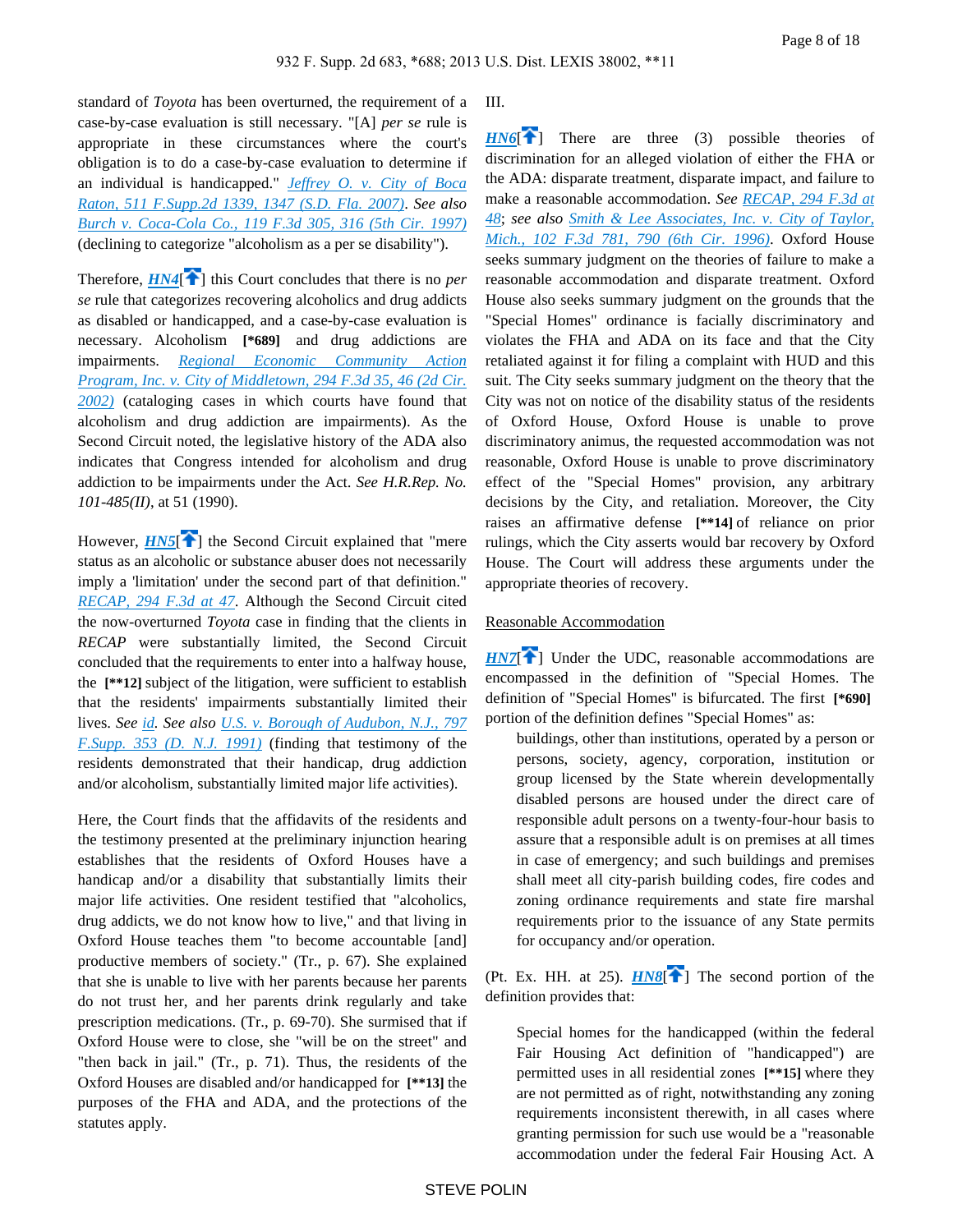permit for such use will be granted by the City-Parish along with any provisions of the zoning ordinance that would otherwise prohibit such use will not be enforced, provided that the requested accommodation is reasonable. In determining whether a request for such a permit is reasonable, the City-Parish will consider the following:

A. Whether the proposed special home for the handicapped would cause a "fundamental change," as interpreted by applicable decisions construing the federal Fair Housing Act in the City-Parish's zoning;

B. Whether the proposed facility's violation of otherwise applicable zoning rules is "necessary," because of:

1. The economics of its operation,

2. The need for residential opportunities for handicapped persons, or

3. Any other reason constituting "necessity" under applicable federal law; and

C. Whether the proposed facility would cause any undue financial or administrative burden on the City-Parish.

<span id="page-8-0"></span>*[HN9](https://advance.lexis.com/api/document?collection=cases&id=urn:contentItem:580P-BFP1-F04D-C24V-00000-00&context=&link=clscc9)*<sup> $\uparrow$ </sup> Parties seeking a reasonable accommodation  **[\*\*16]** must submit to the City-Parish Planning Commission staff information addressing these issues on forms supplied by the City-Parish.

(*Id.*)

<span id="page-8-2"></span><span id="page-8-1"></span>Oxford House asserts that the City violated the ADA and FHA by refusing to grant its reasonable accommodation request.  $HNI0$ <sup>[ $\uparrow$ </sup>] The FHA defines discrimination as a "refusal to make reasonable accommodations . . ., when such accommodations may be necessary to afford such person equal opportunity to use and enjoy a dwelling." *42 U.S.C. §*   $3604(f)(3)(B)$ . *[HN11](https://advance.lexis.com/api/document?collection=cases&id=urn:contentItem:580P-BFP1-F04D-C24V-00000-00&context=&link=clscc11)*<sup>[</sup> $\bullet$ ] The Court finds that the best approach to determine whether the City failed to make a reasonable accommodation is to adopt the approach utilized by the Eleventh Circuit in *[Schwarz v. City of Treasure Island,](https://advance.lexis.com/api/document?collection=cases&id=urn:contentItem:4TMV-9C40-TX4N-G0F7-00000-00&context=)  [544 F.3d 1201 \(11th Cir. 2008\)](https://advance.lexis.com/api/document?collection=cases&id=urn:contentItem:4TMV-9C40-TX4N-G0F7-00000-00&context=)*. There, the Eleventh Circuit analyzed a reasonable accommodation by addressing the three elements of the FHA statute: refusal, reasonableness, and necessity. *[Id. at 1218-19](https://advance.lexis.com/api/document?collection=cases&id=urn:contentItem:4TMV-9C40-TX4N-G0F7-00000-00&context=)*.

#### <span id="page-8-3"></span>Refusal

 $HNI2$ <sup>[\[](#page-2-1)14]</sup> Refusal requires a showing that a plaintiff requested an accommodation and the defendant refused it. *[Id.](https://advance.lexis.com/api/document?collection=cases&id=urn:contentItem:4TMV-9C40-TX4N-G0F7-00000-00&context=)  [at 1219](https://advance.lexis.com/api/document?collection=cases&id=urn:contentItem:4TMV-9C40-TX4N-G0F7-00000-00&context=)*. A plaintiff "must first provide the governmental entity an opportunity to accommodate them through the entity's established procedures used." *[Tsombanidis v. West](https://advance.lexis.com/api/document?collection=cases&id=urn:contentItem:4B7H-MTJ0-0038-X463-00000-00&context=)  [Haven Fire Dep't, 352 F.3d 565, 578 \(2d Cir. 2003\)](https://advance.lexis.com/api/document?collection=cases&id=urn:contentItem:4B7H-MTJ0-0038-X463-00000-00&context=)*.  **[\*\*17]** Failing to make a request "is fatal to [a] reasonable accommodation **[\*691]** claim." *[Oxford House-C v. City of St.](https://advance.lexis.com/api/document?collection=cases&id=urn:contentItem:3S4X-3RY0-006F-M1T2-00000-00&context=)* 

*[Louis, 77 F.3d 249, 253 \(8th Cir. 1996\)](https://advance.lexis.com/api/document?collection=cases&id=urn:contentItem:3S4X-3RY0-006F-M1T2-00000-00&context=)*. However, if making a request would be clearly futile or "foredoomed," then the plaintiff is not required to make such a request. *[United States](https://advance.lexis.com/api/document?collection=cases&id=urn:contentItem:3S4X-1YN0-003B-P0W7-00000-00&context=)  [v. Village of Palatine, 37 F.3d 1230, 1234 \(7th Cir. 1994\)](https://advance.lexis.com/api/document?collection=cases&id=urn:contentItem:3S4X-1YN0-003B-P0W7-00000-00&context=)*.

Here, the evidence in the record is conflicting as to what the City's established procedures actually are. Lea Anne Batson, Special Assistant Parish Attorney, testified that there is "no other specified procedure" other than completing the A-9 form, but "we would entertain other reasonable accommodation requests." (Df. Ex. R. at 38-39). For a group home that is unlicensed, Ms. Batson explained that while there may not be a specific form, "[t]hat doesn't mean they wouldn't be entitled to request one. They can write it on a napkin and submit it. There are no formality requirements under the Fair Housing Act." (Df. Ex. R. at 68).

The Court finds that the record overwhelmingly shows that Oxford House made multiple reasonable accommodation requests, both directed to the Parish Attorney's Office and the Planning Commission, and upon advice of the **[\*\*18]** City, Oxford House completed the A-9 form for Oxford House-Drusilla. The City denied the request, stating that the form was incomplete because there was no evidence of a license or 24-hour supervision. Oxford House requested that the City reconsider, explaining that it was not attempting to run a Special Home, but that it was attempting to be treated as a family. While the City did not respond to this request, the City did send a follow-up letter, explaining that "the unsupported statements of counsel for a party are not evidence of the qualifications for accommodation under the [FHA], and are not evidence of the reasonableness of a proposed accommodation." (Pt. Ex. DD). The City offered alternative suggestions as to how Oxford House could achieve its goal by other means, such as relocating to a different zoning area.

Although Oxford House did not complete the A-9 form for Oxford House-Shawn, it did send the same letters explaining its request for reasonable accommodation as it did for Oxford House-Drusilla. Oxford House did ask the Planning Commission whether the reasonable accommodation request would be rejected because Oxford House-Shawn was not licensed nor did it provide 24-hour **[\*\*19]** staffing. (Pt. Ex. BB). Because the City refused its request for a reasonable accommodation for Oxford House-Drusilla, and the reasonable accommodation request for Oxford House-Shawn was identical, it would have been futile to complete the A-9 form. *See [Palatine, 37 F.3d at 1234](https://advance.lexis.com/api/document?collection=cases&id=urn:contentItem:3S4X-1YN0-003B-P0W7-00000-00&context=)* (finding that a plaintiff "need not resort to [the City's procedures] if such resort is manifestly futile" and the City "must be afforded an opportunity to make such an accommodation pursuant to its own lawful procedures - unless it is clear that the result of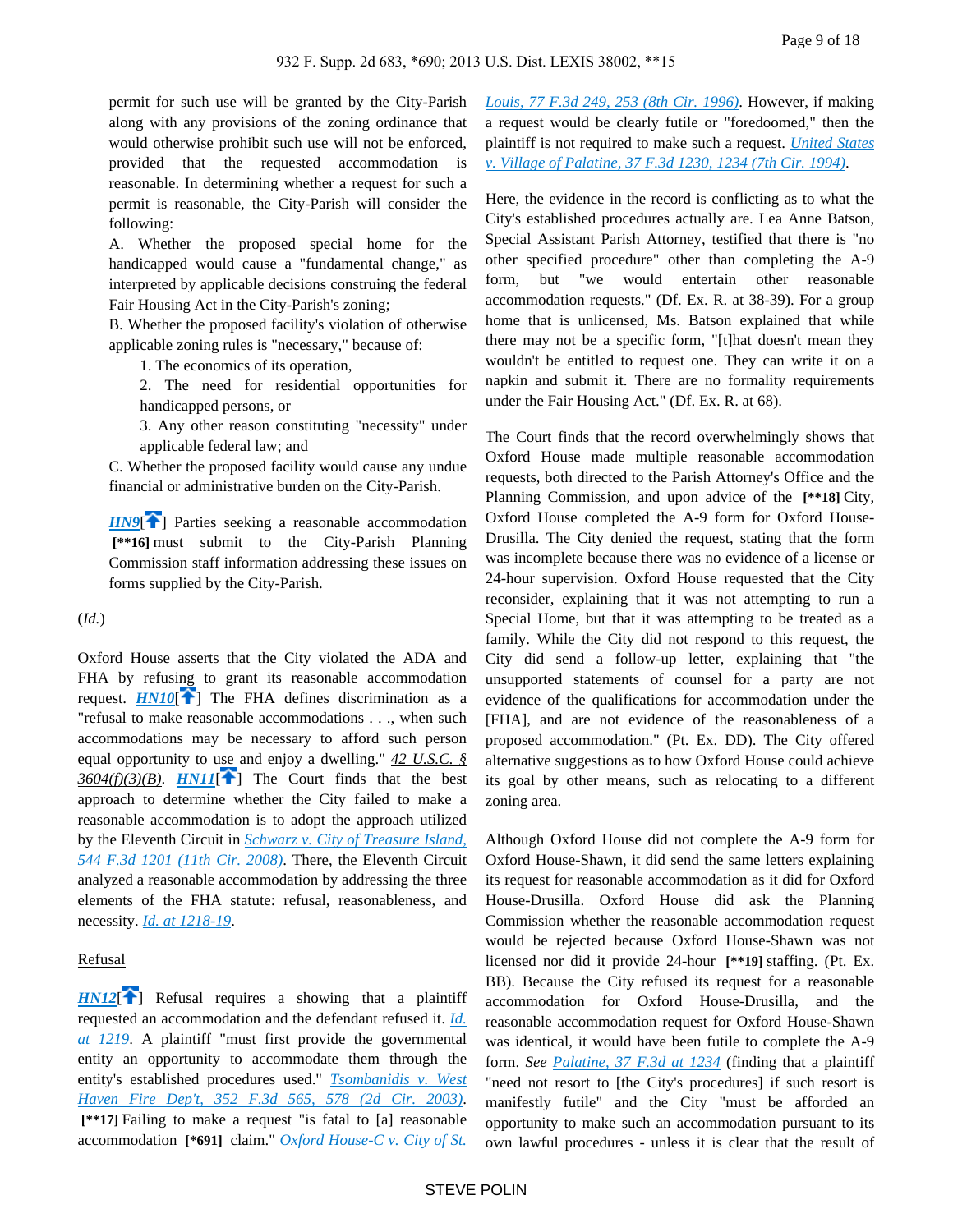such procedures is foredoomed.").

The City incorrectly asserts that Oxford House was required by law to continue seeking accommodation and that Oxford House chose to ignore the alternatives that the City presented, which the City asserts would allow the two Houses to "operate legally in the current zoning by means other than 'reasonable accommodation.'" (Doc. 100 at 12). The City cites *[Oxford House-C](https://advance.lexis.com/api/document?collection=cases&id=urn:contentItem:3S4X-3RY0-006F-M1T2-00000-00&context=)*, noting that the Eighth Circuit stated that the "Oxford Houses must give the City a chance to accommodate them through the City's established procedures for adjusting the zoning code." *[Oxford House-C, 77 F.3d at 253](https://advance.lexis.com/api/document?collection=cases&id=urn:contentItem:3S4X-3RY0-006F-M1T2-00000-00&context=)*. Presumably, the City is suggesting that **[\*\*20]** Oxford House should give the City the same chance to accommodate them by availing themselves of one of the suggested legal alternatives, **[\*692]** including adjusting the zoning code. However, in *Oxford House-C*, the only established procedure available was to apply for a variance, and the Oxford House refused to do so. Here, while the established procedure available is unclear, because it could range from filling out the request on a napkin to completing the A-9 form, it is clear that Oxford House requested the reasonable accommodation multiple times and completed the A-9 form for Oxford House-Drusilla at the direction of the City.

Thus, the City refused the reasonable accommodation requests for both Oxford House-Drusilla and Oxford House-Shawn.

### <span id="page-9-0"></span>Reasonableness

*[HN13](https://advance.lexis.com/api/document?collection=cases&id=urn:contentItem:580P-BFP1-F04D-C24V-00000-00&context=&link=clscc13)*<sup>[\[](#page-2-2)2]</sup> An accommodation is reasonable if it "does not" cause any undue hardship or fiscal or administrative burdens on the municipality, or does not undermine the basic purpose that the zoning ordinance seeks to achieve." *[Oxford House,](https://advance.lexis.com/api/document?collection=cases&id=urn:contentItem:3S4N-SJ40-001T-6260-00000-00&context=)  [Inc. v. Town of Babylon, 819 F. Supp 1179, 1186 \(E.D. N.Y.](https://advance.lexis.com/api/document?collection=cases&id=urn:contentItem:3S4N-SJ40-001T-6260-00000-00&context=)  [1993\)](https://advance.lexis.com/api/document?collection=cases&id=urn:contentItem:3S4N-SJ40-001T-6260-00000-00&context=)*. *See also [Oxford House, Inc. v. Township of Cherry](https://advance.lexis.com/api/document?collection=cases&id=urn:contentItem:3S4N-GPD0-008H-F367-00000-00&context=)  [Hill, 799 F. Supp. 450, 461 \(D.N.J. 1992\)](https://advance.lexis.com/api/document?collection=cases&id=urn:contentItem:3S4N-GPD0-008H-F367-00000-00&context=)* (noting that an accommodation is unreasonable if it "either **[\*\*21]** imposes undue financial and administrative burdens . . . or requires a fundamental alteration in the nature of the program[.]" (internal citations and quotations omitted)).

Oxford House argues that there is no evidence showing that either Oxford House fundamentally alters the zoning scheme or causes an undue financial or administrative burden on the City. Oxford House contends that there were no noise, traffic, or crime related complaints made about either house. The City argues that Oxford House's proposed accommodations impact the City's zoning scheme and that the City has received complaints concerning noise and traffic. The City asserts that the structure of Oxford Houses defeat the purpose of zoning an area for single family residences because Oxford Houses do not impose time limits on a resident's stay, and a resident can be evicted at any time, which demonstrates the transient nature of Oxford Houses. The City asserts that the purpose of zoning an area for single family residence is to provide stability and permanence and to preserve "the character of neighborhoods, securing 'zones where family values, youth values, and the blessings of quiet seclusion and clean air make the **[\*\*22]** area a sanctuary for people.'" *[City of Edmonds v.](https://advance.lexis.com/api/document?collection=cases&id=urn:contentItem:3S42-78R0-003B-R3P1-00000-00&context=)  [Oxford House, Inc., 514 U.S. 725, 732-33, 115 S. Ct. 1776,](https://advance.lexis.com/api/document?collection=cases&id=urn:contentItem:3S42-78R0-003B-R3P1-00000-00&context=)  [131 L. Ed. 2d 801 \(1994\)](https://advance.lexis.com/api/document?collection=cases&id=urn:contentItem:3S42-78R0-003B-R3P1-00000-00&context=)* (quoting *[Village of Belle Terre v.](https://advance.lexis.com/api/document?collection=cases&id=urn:contentItem:3S4X-CDG0-003B-S3GN-00000-00&context=)  [Boraas, 416 U.S. 1, 9, 94 S. Ct. 1536, 39 L. Ed. 2d 797](https://advance.lexis.com/api/document?collection=cases&id=urn:contentItem:3S4X-CDG0-003B-S3GN-00000-00&context=)  [\(1974\)\)](https://advance.lexis.com/api/document?collection=cases&id=urn:contentItem:3S4X-CDG0-003B-S3GN-00000-00&context=)*.

Because neither party argues that the accommodation would impose an undue financial burden or an administrative hardship on the City, and the Court does not find anything in the record that would support such a finding, the Court will not address this prong. Turning to the second prong, which is whether the requested accommodation would fundamentally alter the zoning scheme, the Court finds that the complaints that have been made about the Oxford Houses do not rise to the level of fundamentally altering the zoning scheme.

According to deposition testimony, with respect to Oxford House-Drusilla, there were complaints about too many people living there (Pt. Ex. EE at 58; Pt. Ex. FF at 18) and complaints about increased traffic and vehicles in the area. (Pt. Ex. FF at 18, 54). Moreover, there were general complaints about the house being "illegal" and "ruin[ing] the older neighborhoods of Baton Rouge[.]" (Pt. Ex. FF at 45). Additionally, the City put forth evidence of select e-mails from citizens complaining about the number **[\*\*23]** of cars parked on the street, illegal parking concerns, and dangerous traffic conditions at Oxford House-Drusilla. (Df. Ex. AA). However, the **[\*693]** Court notes that the property next door to Oxford House-Drusilla houses college students and the neighbors also complained about the cars and parking problems associated with that property. (Df. Ex. AA).

With respect to Oxford House-Shawn, there was a complaint by a neighbor about the presence of a "halfway house" in the neighborhood and "people coming and going from the house." (Pt. Ex. EE. at 80). However, there is no evidence in the record that there were complaints about noise or traffic at Oxford House-Shawn. Because the only objection in the record about Oxford House-Shawn is that it was a "halfway house," the Court finds that this should not be considered in determining whether the requested accommodation would "effect a fundamental change in the neighborhood." *[Oxford](https://advance.lexis.com/api/document?collection=cases&id=urn:contentItem:3S4N-GPD0-008H-F367-00000-00&context=)  [House, Inc. v. Township of Cherry Hill, 799 F.Supp. 450, 462](https://advance.lexis.com/api/document?collection=cases&id=urn:contentItem:3S4N-GPD0-008H-F367-00000-00&context=)*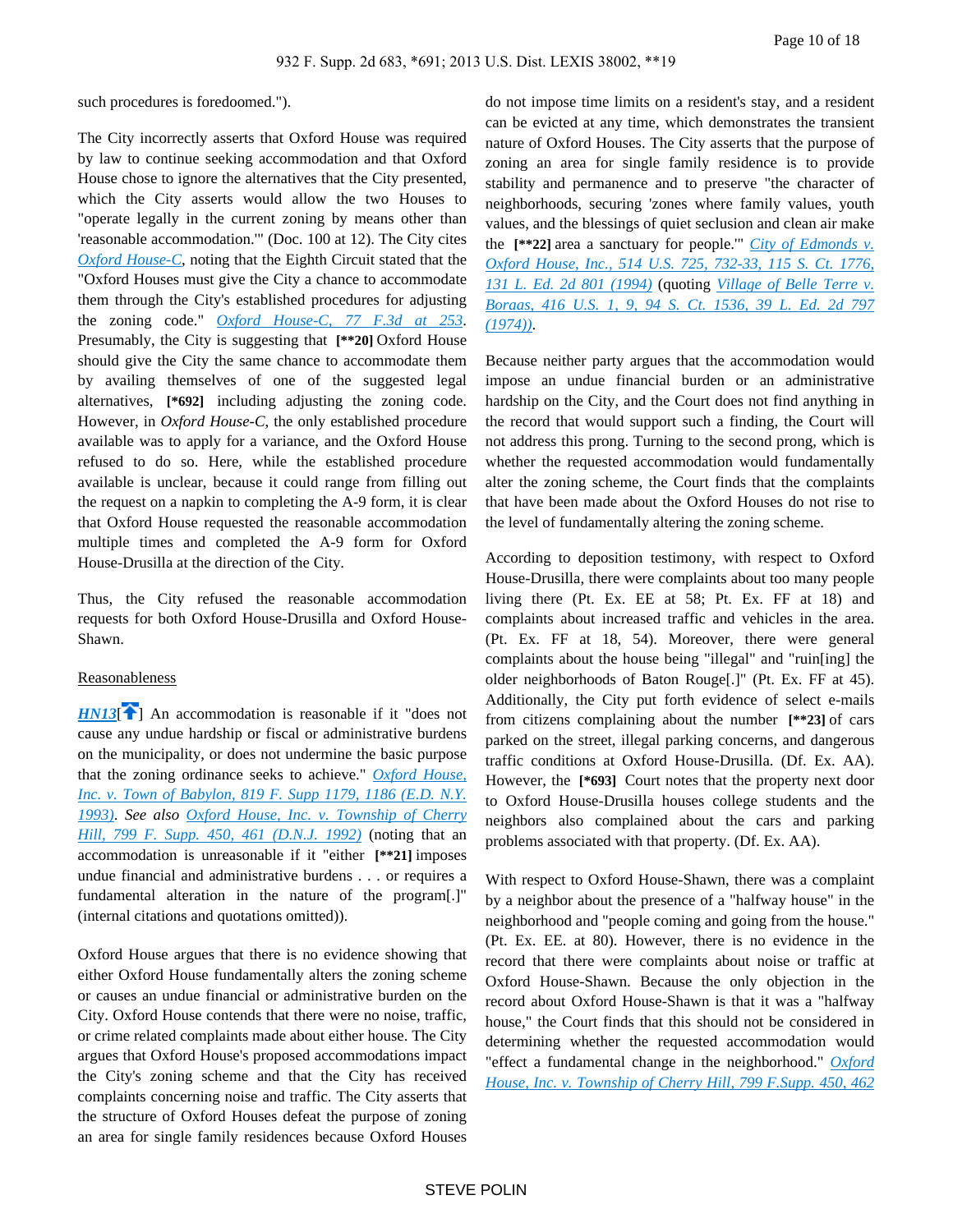## *[\(D.N.J. 1992\)](https://advance.lexis.com/api/document?collection=cases&id=urn:contentItem:3S4N-GPD0-008H-F367-00000-00&context=)* <sup>3</sup> .

Here, the Court finds that the proposed use of the Oxford Houses is similar to the uses already permitted by the zoning code. *See [Schwarz, 544 F.3d at 1221](https://advance.lexis.com/api/document?collection=cases&id=urn:contentItem:4TMV-9C40-TX4N-G0F7-00000-00&context=)* (explaining that "if the proposed use is quite similar to surrounding uses expressly permitted by the zoning code, it will be more difficult to show that a waiver of the rule would cause a 'fundamental alteration' of the zoning scheme."). The goal of the Oxford Houses is to create a supportive, family environment and to treat the residents of the Oxford House as a functional family. There is no evidence, absent a few e-mails and testimony concerning increased traffic and parking concerns relating to Oxford House-Drusilla, that either Oxford House would fundamentally alter the zoning scheme of the neighborhood. Thus, the requested accommodation was reasonable.

#### Necessity

<span id="page-10-1"></span> $HN15$ [\[](#page-2-3) $\uparrow$ ] The final prong to consider is whether the requested accommodation "may be necessary to afford such person equal opportunity to use and enjoy a dwelling." *42 U.S.C. § 3604(f)(3)(B)*. This requirement is divided into two considerations: is **[\*\*25]** the accommodation necessary and will the accommodation afford equal opportunity to the disabled? In order for a requested accommodation to be necessary, the plaintiff must show "a direct linkage between the proposed accommodation and the 'equal opportunity' to be provided to the handicapped person." *[Bryant Woods Inn, Inc.](https://advance.lexis.com/api/document?collection=cases&id=urn:contentItem:3S24-9TC0-00B1-D0S7-00000-00&context=)  [v. Howard County, Md., 124 F.3d 597, 604 \(4th Cir. 1997\)](https://advance.lexis.com/api/document?collection=cases&id=urn:contentItem:3S24-9TC0-00B1-D0S7-00000-00&context=)*. If the requested accommodation "provides no direct amelioration of a disability's effect," it is not necessary. *Id.* With respect to the "equal opportunity" requirement, the FHA "does not require accommodations that increase a benefit to a handicapped person above that provided to a nonhandicapped person with respect to matters unrelated to the handicap." *Id.*

Here, Oxford House asserts that the requested accommodation is necessary because the residents of Oxford Houses benefit from living with other people who are recovering from alcoholism and drug addiction. The City contends that the suggested ameliorative effects of this accommodation request were too vague. The Court finds that there is sufficient evidence in the record to show that this type of living arrangement has an ameliorative effect on the residents'  **[\*\*26]** disability/handicap. The affidavits of the residents

show that prior to living in Oxford House, their prospects for recovery were bleak and the residents were unable to function. However, **[\*694]** after moving into Oxford House, the residents are able to care for themselves, hold employment, and pay bills. The residents all stated that the supportive structure of Oxford House has enabled them to turn their lives around. (Pt. Ex. P, Q, and R). Thus, the requested accommodation "may be necessary" under the FHA.

Oxford House has also shown that the requested accommodation may be necessary for equal opportunity because "a modification of the definition of a 'family' . . . is warranted so that [Oxford house] may have the same opportunity to rent a house as do persons without handicaps." *[Babylon, 819 F. Supp. at 1185](https://advance.lexis.com/api/document?collection=cases&id=urn:contentItem:3S4N-SJ40-001T-6260-00000-00&context=)*. In *Babylon*, the court explained that the city's zoning ordinance would not permit Oxford House to rent a house in "any residential neighborhood," and thus, there was no other option for Oxford House. *Id.* at n. 10. However, the court explained that "even if this were not the case, defendant would nevertheless be required to make an accommodation in its Code permitting plaintiffs to occupy **[\*\*27]** *this* house." *Id.* (emphasis in original). The law "dictates that a handicapped individual must be allowed to enjoy a *particular* dwelling, not just some dwelling somewhere in the town." *Id.* (emphasis in original). The Court finds that reasoning instructive and concludes that this requested accommodation "may be necessary" to afford "equal opportunity."

## The City Violated the FHA by Refusing to Grant a Reasonable Accommodation

Thus, the Court finds that the City violated the FHA by refusing to grant a reasonable accommodation. The City's letter explained that the accommodation was not granted because the Oxford House was not licensed and did not have 24-hour staffing. (Pt. Ex. CC). However, as Ms. Batson explained, and the Court agrees, that the definition of "Special Homes" is bifurcated. The first portion of the definition encompasses facilities that provide services to the developmentally disabled and that are licensed and staffed on a 24-hour basis. (Pt. Ex. HH). It is clear from the record that Oxford Houses do not meet this definition. However, Ms. Batson explained that homes "that require reasonable accommodation" are the ones "that doesn't necessarily meet this definition of special **[\*\*28]** home." (Df. Ex. R. at 37).

Thus, the letters that counsel for Oxford House sent to the Parish Attorney's office clearly constitute a request for reasonable accommodation as envisioned by the second portion of the definition of "Special Homes." The City asserts that "Oxford House applies for a reasonable accommodation,

<span id="page-10-0"></span><sup>3</sup>In *Oxford House, Inc. v. Township of Cherry Hill*, the court explained that  $HM14$ <sup> $\uparrow$ </sup>[\]](#page-2-4) "the fact that citizens may vociferously oppose the establishment of a home for handicapped people in their neighborhood **[\*\*24]** can hardly be cited as a legitimate justification for discriminatory treatment of the handicapped." *[799 F.Supp. 450 at](https://advance.lexis.com/api/document?collection=cases&id=urn:contentItem:3S4N-GPD0-008H-F367-00000-00&context=)  [463, n. 26](https://advance.lexis.com/api/document?collection=cases&id=urn:contentItem:3S4N-GPD0-008H-F367-00000-00&context=)*.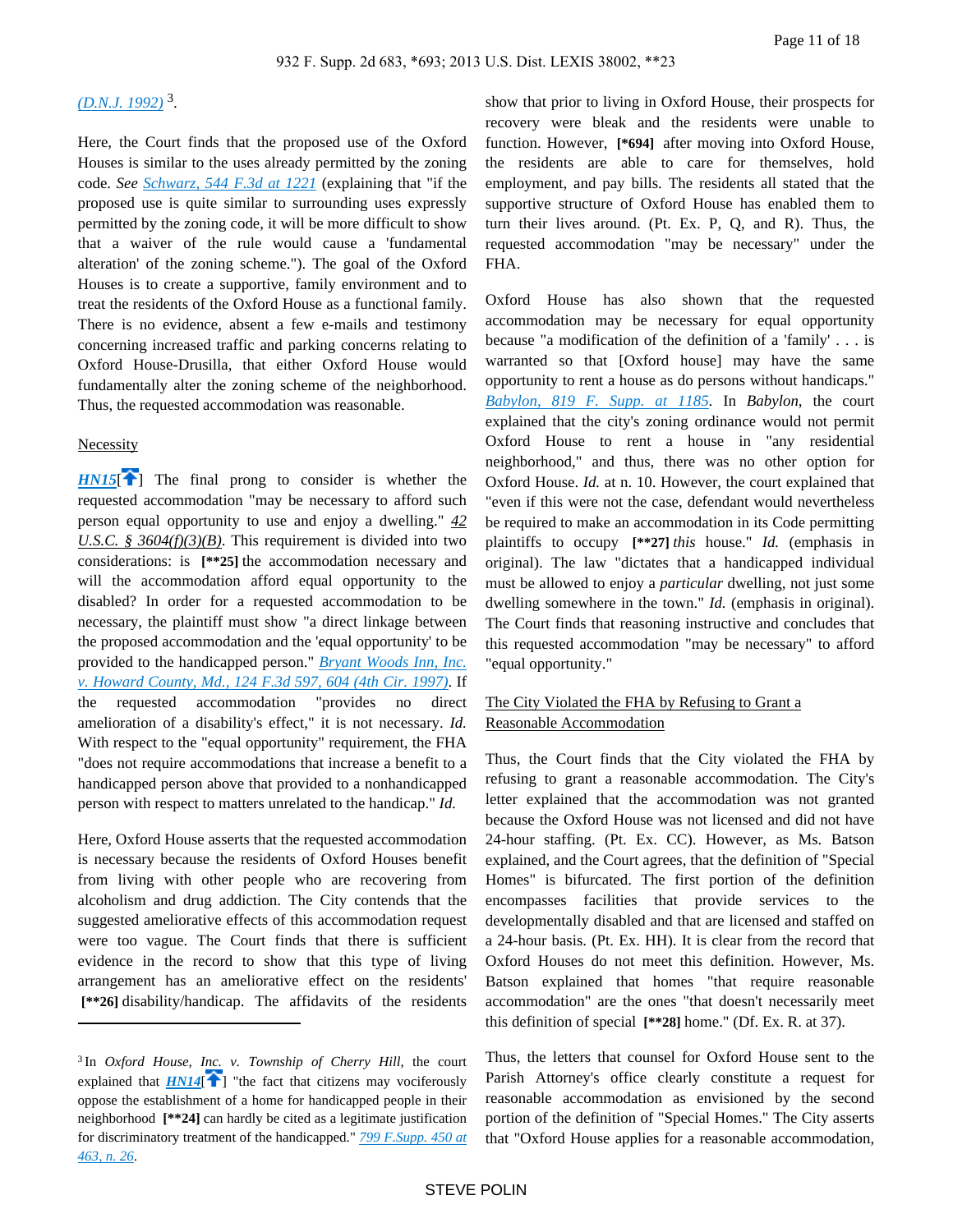was told that it was not a Special Home, and that it had not provided enough information to justify a reasonable accommodation under the second clause." (Doc. 100 at 17). In the letter denying the request, there was no evidence that the City told Oxford House that the reason it denied the request was because it did not have enough information to justify an accommodation under the second clause. Rather, the only information that the City provided in support of its denial is that Oxford House did not have enough information to justify an accommodation under the *first* clause. Therefore, it appears that the City not only violated the FHA by refusing the grant the reasonable accommodation, the City also did not explain adequately why the reasonable accommodation was denied.

As a final matter, although an agency's findings are not binding, they are persuasive. The Court finds **[\*\*29]** it instructive and persuasive that the Department of Housing and Urban Development ("HUD") found that the City violated the FHA by denying Oxford House's reasonable accommodation request. HUD explained that:

 **[\*695]** The evidence collected during the course of the subject investigation indicates that the City of Baton Rouge, East Baton Rouge Parish has violated the Fair Housing Act by denying Oxford House Inc.'s request for reasonable accommodation. The evidence shows that the Complainant's reasonable accommodation request did not receive any substantive consideration by Respondent. The evidence shows that the requested accommodation does not constitute an undue financial or administrative burden or a fundamental alteration to the nature of City-Parish programs, and therefore should have been granted.

(Doc. 99-18, *Letter from HUD*, June 26, 2012). The Court agrees with the HUD's assessment and concludes that the City violated the FHA by denying the request for reasonable accommodation.

IV.

#### Disparate Treatment

<span id="page-11-0"></span>Oxford House asserts that the City intentionally discriminated against it and that the "Special Homes" ordinance is facially discriminatory. **[HN16](https://advance.lexis.com/api/document?collection=cases&id=urn:contentItem:580P-BFP1-F04D-C24V-00000-00&context=&link=clscc16)<sup>[4]</sup>** To prove intentional discrimination, Oxford House **[\*\*30]** must demonstrate "that a motivating factor behind the City's refusal to classify [Oxford House] as a single family household was the residents' status as recovering drug addicts and alcoholics." *[Tsombanidis v. W. Haven Fire Dep't, 352 F.3d 565, 579-80](https://advance.lexis.com/api/document?collection=cases&id=urn:contentItem:4B7H-MTJ0-0038-X463-00000-00&context=)  [\(2d Cir. 2003\)](https://advance.lexis.com/api/document?collection=cases&id=urn:contentItem:4B7H-MTJ0-0038-X463-00000-00&context=)* (citing *[Village of Arlington Heights v.](https://advance.lexis.com/api/document?collection=cases&id=urn:contentItem:3S4X-9M30-003B-S4DP-00000-00&context=)  [Metropolitan Housing Development Corp., 429 U.S. 252,](https://advance.lexis.com/api/document?collection=cases&id=urn:contentItem:3S4X-9M30-003B-S4DP-00000-00&context=)* 

*[265-66, 97 S. Ct. 555, 50 L. Ed. 2d 450 \(1977\)\)](https://advance.lexis.com/api/document?collection=cases&id=urn:contentItem:3S4X-9M30-003B-S4DP-00000-00&context=)*. When examining a claim of intentional discrimination, courts consider: (1) the discriminatory impact of the decision; (2) the decision's historical background; (3) the sequence of events leading up to the decision; (4) any departures from the normal procedure; and (5) the legislative or administrative history. *[Arlington Heights, 429 U.S. at 266-68](https://advance.lexis.com/api/document?collection=cases&id=urn:contentItem:3S4X-9M30-003B-S4DP-00000-00&context=)*.

Oxford House asserts that the City has a history of discriminating against persons with disabilities, as evidenced by the Middle District of Louisiana's decision in *Allied Health Care, Inc. v. City of Baton Rouge.* There, the plaintiffs were operating a group home for developmentally disabled individuals in an A-1 zoning area, and the home had a license and 24 hour staff. (Pt. Ex. GG). There was opposition to the home, which was motivated, in part, by the fact that the residents **[\*\*31]** were disabled. The court found that there was intentional discrimination by the city because the "city officials responded to the presence of the Home based on stereotypical fears, and carried out their enforcement efforts in response to neighborhood and community fears." (Pt. Ex. GG at 9). The court further found that the zoning ordinance at the time had a discriminatory impact on the disabled because the ordinance only permitted community homes in highdensity residential areas, but not single-family zones. Oxford House argues that this is evidence of legislative or administrative history that would support a finding of discriminatory intent under the *Arlington Heights* factors.

Additionally, Oxford House asserts that the "Special Home" definition and the City's reasonable accommodation process are facially discriminatory. Oxford House focuses on the first portion of the definition, which provides that special homes are buildings where developmentally disabled individuals live under the "direct care of a responsible persons on a twentyfour-hour basis to assure that a responsible adult is on premises at all times in case of emergency." (Pt. Ex. HH). Oxford House argues that this is **[\*\*32]** facially discriminatory because (1) it classifies based on disability; (2) it imposes burdensome and illegal conditions **[\*696]** that are not "tailored towards the individual needs of the inhabitants" (Doc. 82-1 at 23); and (3) it only applies to developmentally disabled individuals. Oxford House contends that this ordinance has a discriminatory impact on disabled individuals who are recovering from alcoholism and/or drug addiction.

The City argues that the "Special Home" provision is not facially discriminatory, and Oxford House only focuses on the first portion of the definition, and ignores the second portion, which mirrors the requirements under the FHA. The City argues that the first paragraph of the "Special Homes" provision is a "streamlined mechanism for group homes and facilities," but anybody can request a reasonable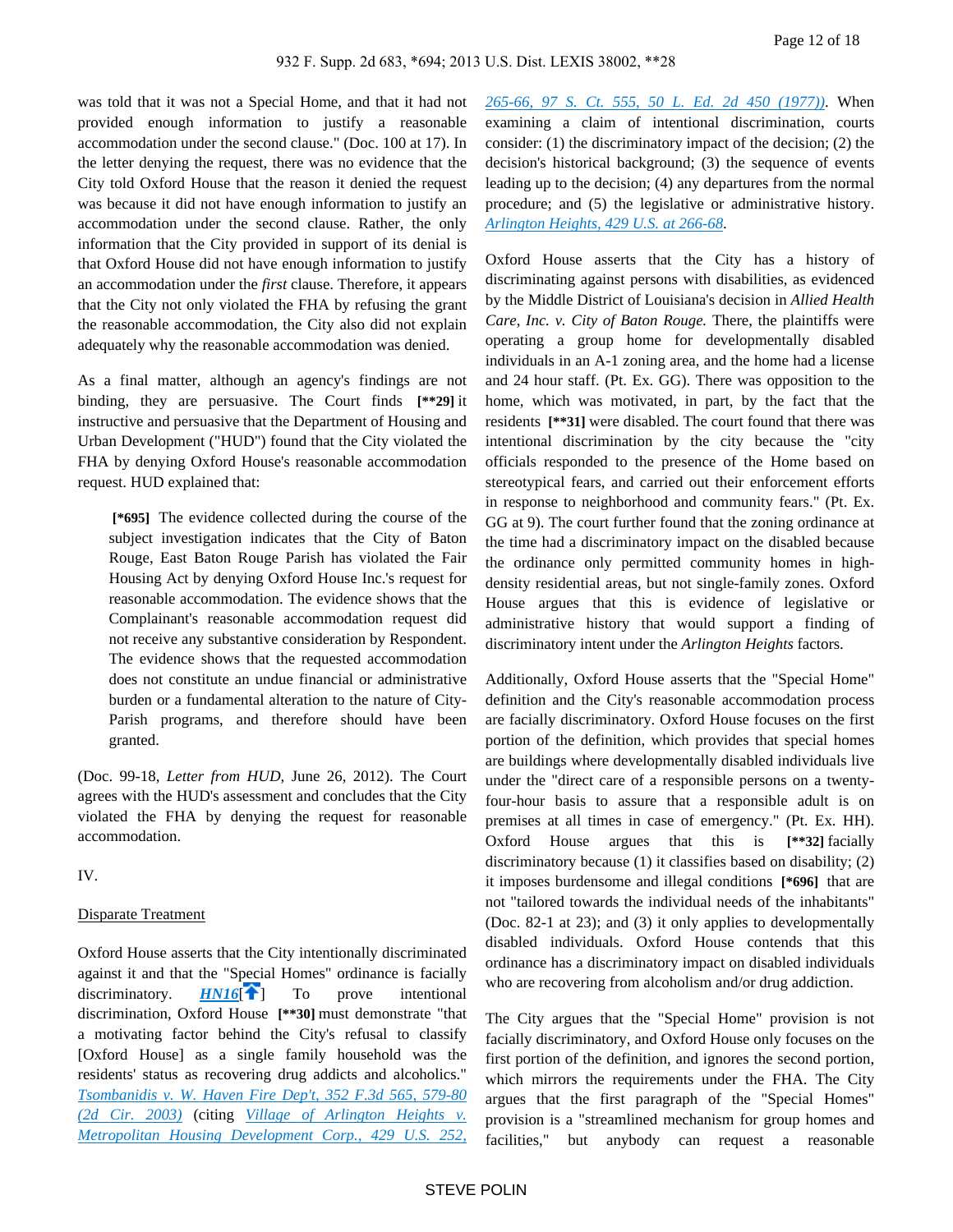accommodation even if the proposed accommodation does not have a license or a 24-hour staff.

The City further argues that a facially discriminatory ordinance "imposes a burden on a protected group which is not imposed on a non-protected group." (Doc. 100 at 18). The City asserts that while the first portion of the definition "appears to grant a special privilege to the  **[\*\*33]** developmentally disabled," there is no evidence that this provision has been limited to just the developmentally disabled and there is no evidence that this provision has been enforced in a discriminatory fashion. According to the deposition testimony of Collin Magee, the land use and zoning coordinator with the City Parish Planning Commission, although the form for reasonable accommodations requires applicants to list the developmental disability of the residents, the Commission does not require that the residents have a developmental disability. (Df. Ex. W). If there are no developmental disabilities listed, the application is still sent the Parish Attorney's office for review and the Commission "would inform the applicant that this information needs to be furnished in order for the reasonable accommodation request to be granted." (Df. Ex. W. at 21-22). However, Ms. Batson testified that "[a]nyone can request a reasonable accommodation for any reason which will be evaluated under the requirements of the ADA and the FHA . . . to determine whether or not it should be granted." (Pt. Ex. U. at 45-46).

<span id="page-12-0"></span>*[HN17](https://advance.lexis.com/api/document?collection=cases&id=urn:contentItem:580P-BFP1-F04D-C24V-00000-00&context=&link=clscc17)*[\[](#page-3-0) ] The Court finds that the first portion of the ordinance defining "Special Homes" is **[\*\*34]** facially discriminatory for the reasons that Oxford House states. In *[Marbrunak, Inc. v. City of Stow, Ohio](https://advance.lexis.com/api/document?collection=cases&id=urn:contentItem:3S4X-1FY0-008H-V4CB-00000-00&context=), [HN18](https://advance.lexis.com/api/document?collection=cases&id=urn:contentItem:580P-BFP1-F04D-C24V-00000-00&context=&link=clscc18)*<sup>[4]</sup> the Sixth Circuit found that an ordinance which imposed "onerous safety and permit requirements on single-family residences occupied by developmentally disabled persons," when these requirements were not imposed on any other single-family residences violated the FHA. *[Marbrunak, Inc. v. City of Stow,](https://advance.lexis.com/api/document?collection=cases&id=urn:contentItem:3S4X-1FY0-008H-V4CB-00000-00&context=)  [Ohio, 974 F.2d 43, 46-47 \(6th Cir. 1992\)](https://advance.lexis.com/api/document?collection=cases&id=urn:contentItem:3S4X-1FY0-008H-V4CB-00000-00&context=)*. While a city is permitted to "impose standards which are different from those to which it subjects the general population," the city must show that the "protection is demonstrated to be warranted by the unique and specific needs and abilities of those handicapped persons." *[Id. at 47](https://advance.lexis.com/api/document?collection=cases&id=urn:contentItem:3S4X-1FY0-008H-V4CB-00000-00&context=)*. The City's argument that this provision is merely a "streamlined provision" for a reasonable accommodation and that this provision is available for any disabled person who meets the criteria does not help overcome the fact that there is a lack of tailoring to the individual needs. Rather, this provision grants a blanket reasonable accommodation for group homes that are licensed and staffed on a 24-hour basis, regardless of the needs of the individuals in the group **[\*\*35]** home. Applicants wishing to operate a group home that is not licensed or staffed on a 24hour basis must take an additional step, which is to comply with the second half of the provision, by showing that the requested **[\*697]** accommodation is reasonable and necessary. This is not to say that this should not be required because the second portion of the ordinance is what federal law requires. However, group homes that are licensed and staffed on a 24-hour basis do not need to show that the requested accommodation is reasonable and necessary, which the Court finds impermissible.

Moreover, the Court finds the evidence in the record to be conflicting as to the City's position that anybody can get a reasonable accommodation regardless of the disability. On one hand, Ms. Batson testified that anybody can request a reasonable accommodation and that a particular format is not necessary. Oxford House did just that. It submitted a request for a reasonable accommodation to both the Parish Attorney's office and to the Planning Commission. Both offices were on notice that the Oxford House would not meet the requirements for a Special Home, yet the Planning Commission directed Oxford House to complete the  **[\*\*36]** A-9 form anyway, which requires a showing of licensing and 24-hour staffing. Additionally, Mr. Magee from the Planning Commission testified that an applicant would need to furnish information about the type of developmental disability the residents in the proposed group home have in order for the reasonable accommodation request to be granted. It is unclear how a group home like Oxford House could ever request and receive a reasonable accommodation under the City's formula in the absence of showing licensing or a 24-hour staff. Thus, the Court finds that the first portion of the ordinance is discriminatory, both facially and as applied.

<span id="page-12-1"></span>Returning to Oxford House's argument that the City intentionally discriminated against it on the basis of disability status, Oxford House further argues that (1) the City knew that the ordinance was discriminatory, (2) the City was aware of potential FHA violations, (3) the decision makers were influenced by discriminatory animus, and (4) the respective council members for the districts where the Oxford Houses were located influenced the decision makers to deny the reasonable accommodation applications. Oxford House points to a memo written in 2003 <sup>4</sup> , **[\*\*37]** in which Ms. Batson explained that federal courts have found that allowing "eight or nine disabled persons to reside in a single family district is a reasonable accommodation." (Pt. Ex. NN. At 1). Additionally, the memo explained that imposing special conditions, such as a 24-hour staffing requirements, has been

<sup>4</sup>Although the memo is dated January 27, 2012, the memo is actually from December 12, 2003. *See Pt. Ex. LLL. at 5.*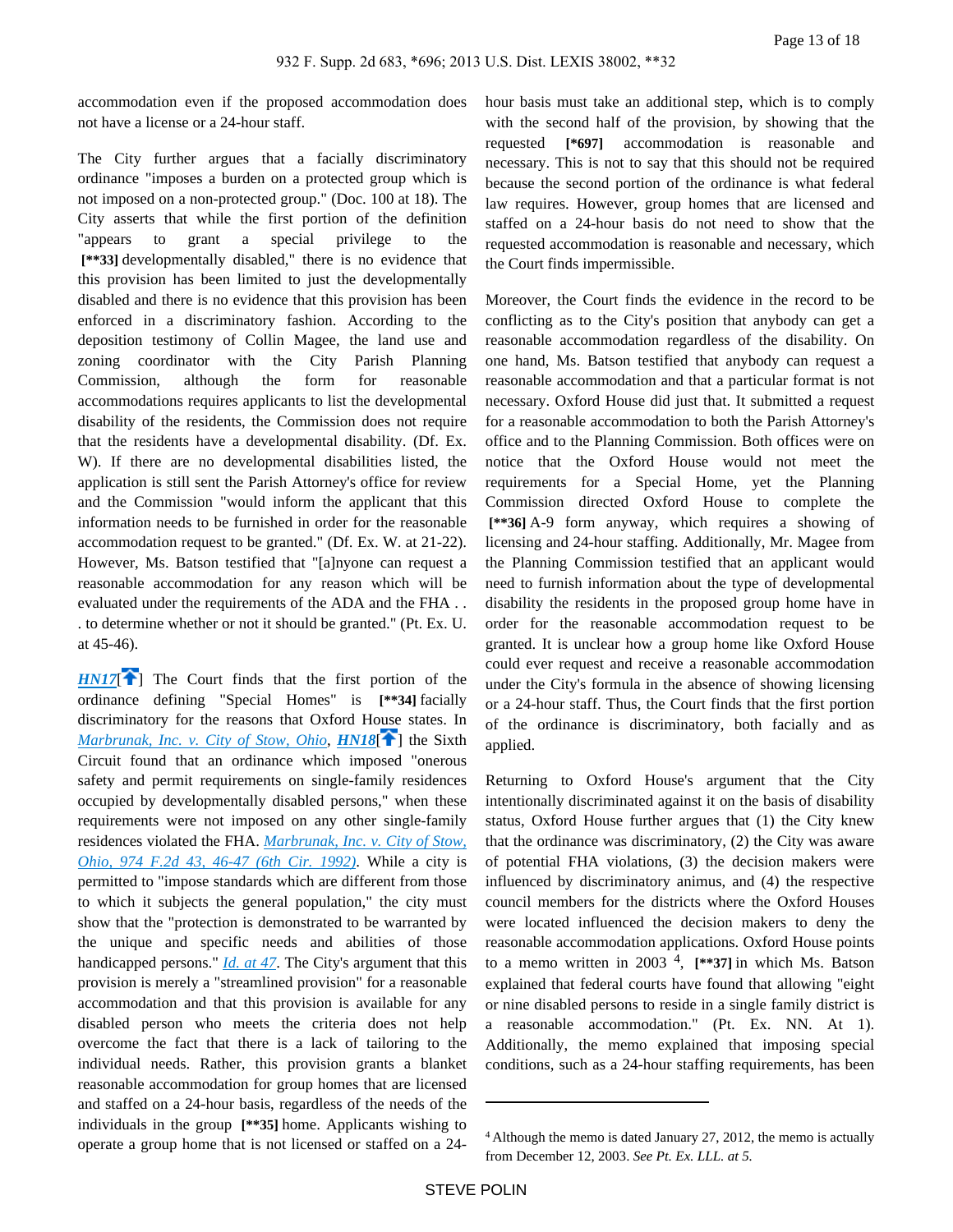found to be potentially discriminatory by at least one circuit. In 2005, Ms. Batson wrote an additional memo, in which she explained that "recovering alcoholics and drug addicts are considered disabled." (Pt. Ex. OO at 2). Oxford House asserts that this is evidence that the City is aware that reasonable accommodations for recovering drug addicts and alcoholics may be necessary under the FHA and the ADA, yet the City chose to ignore its own advice.

The City argues that Oxford House's references to these memoranda only show that the City is aware of its responsibilities under the FHA and the ADA, and that the City has made every effort to prevent discriminatory practices and to comply with the statutes. The City asserts that these memoranda do not show that the City **[\*\*38]** ignored its own legal advice.

Oxford House contends that the City denied the reasonable accommodation requests because there was "organized community opposition to the two Oxford Houses," **[\*698]**  and the respective council members were influenced by discriminatory animus. In support, Oxford House provided copies of e-mails showing that when neighbors found out about Oxford House's intention to open Oxford House-Drusilla, they requested that the city council member shut it down. (Pt. Ex. VV). Cyndi Bohrer, Senior Special Assistant Parish Attorney, explained that until the residents moved in, nothing could be done because there was no actual violation to prosecute. She further explained that any request for a reasonable accommodation would be sent to them, and she would let Councilwoman Alison Gary (formerly Cascio) know if they received one. However, she advised that "when it becomes apparent that a single family use violation is present, my suggestion would be to immediately bring it to Neal's attention so that enforcement proceedings can be instituted without any delay." (Pt. Ex. VV).

Oxford House asserts that Councilwoman Gary became involved in the City's decision to shut down the Houses  **[\*\*39]** and deny the reasonable accommodation requests, despite the fact that council members are not supposed to be involved in the reasonable accommodation process. (Pt. Ex. U (first deposition of Councilwoman Gary) & Pt. Ex. EE (second deposition of Councilwoman Gary)). Oxford House contends that this is a departure from the City's normal process of evaluating reasonable accommodation requests, which is evidence of discrimination under the *Arlington Heights* factors. *[Arlington Heights, 429 U.S. at 266-68](https://advance.lexis.com/api/document?collection=cases&id=urn:contentItem:3S4X-9M30-003B-S4DP-00000-00&context=)*. In response to an email from a constituent, on January 3, 2011, Councilwoman Gary inquired as to whether Oxford House-Drusilla had applied for a reasonable accommodation, and upon learning that it had not, asked if an inspection could be initiated to get the house into compliance. (Pt. Ex. WW). On

March 1, 2011, Councilwoman Gary followed up with the parish attorney's office for an update. (Pt. Ex. FFF). The assistant Parish attorney, Maimuna Magee stated that she had received a letter from Oxford House's counsel, which was "really a request for reasonable accommodation," and explained that she had advised him to contact the Planning Commission. Ms. Magee had heard from the Planning Commission, **[\*\*40]** who informed her that Oxford House's counsel intended to complete the application. Ms. Magee explained that she would give Oxford House two weeks to submit an application before going forward with a violation. (*Id.*) On March 5, 2011, a resident emailed Councilwoman Gary to complain that the city was being "so lenient on this ILLEGAL operation" and inquired as to whether the city was "going to sit back and allow unlicensed homes to ruin the older neighborhoods of Baton Rouge?" (Pt. Ex. ZZ). On March 9, 2011, Councilwoman Gary asked whether Oxford House-Drusilla had filed a reasonable accommodation request. (*Id.*). Ms. Magee advised that Oxford House had not filed its application yet, and she would begin working on filing a suit against them. (*Id.*). Oxford House argues that Ms. Magee had originally intended to give Oxford House two weeks to file the application, but shortened it upon further communications from Councilwoman Gary.

Oxford House further asserts that Councilwoman Gary, through her administrative assistant Rebecca DeLaughter, influenced the City's decision to institute proceedings against Oxford House-Shawn. Although the Department of Public Works, through Neal Bezet, stated **[\*\*41]** that the pictures "we have taken do not indicate a violation," Ms. DeLaughter explained that there were constituent complaints about too many people in the house, and Mr. Bezet advised her to send a violation letter. (Pt. Ex. UU). Oxford House asserts that the Department of Public Works would never have cited Oxford House-Shawn but for **[\*699]** the involvement of Councilwoman Gary because as Mr. Bezet explained, there was no evidence of a violation at the house.

In opposition, the City asserts that Councilwoman Gary is not a decision maker <sup>5</sup>, and thus, she could not have influenced the actions taken in this litigation. The City contends that the only way that Councilwoman Gary could have influenced the decision with respect to the reasonable accommodation is by speaking at a public hearing, which she did not do. The City acknowledged that a "decisionmaker has a duty not to allow illegal prejudices of the majority to influence the

<sup>5</sup>Although the City argues that Councilwoman Gary is not a decision maker in its opposition to Oxford House's motion for summary judgment, the City refers to her as a decision maker in its own motion for summary judgment. "[T]he only decision maker question was Ms. Gary[.]" (Doc. 88-1 at 16).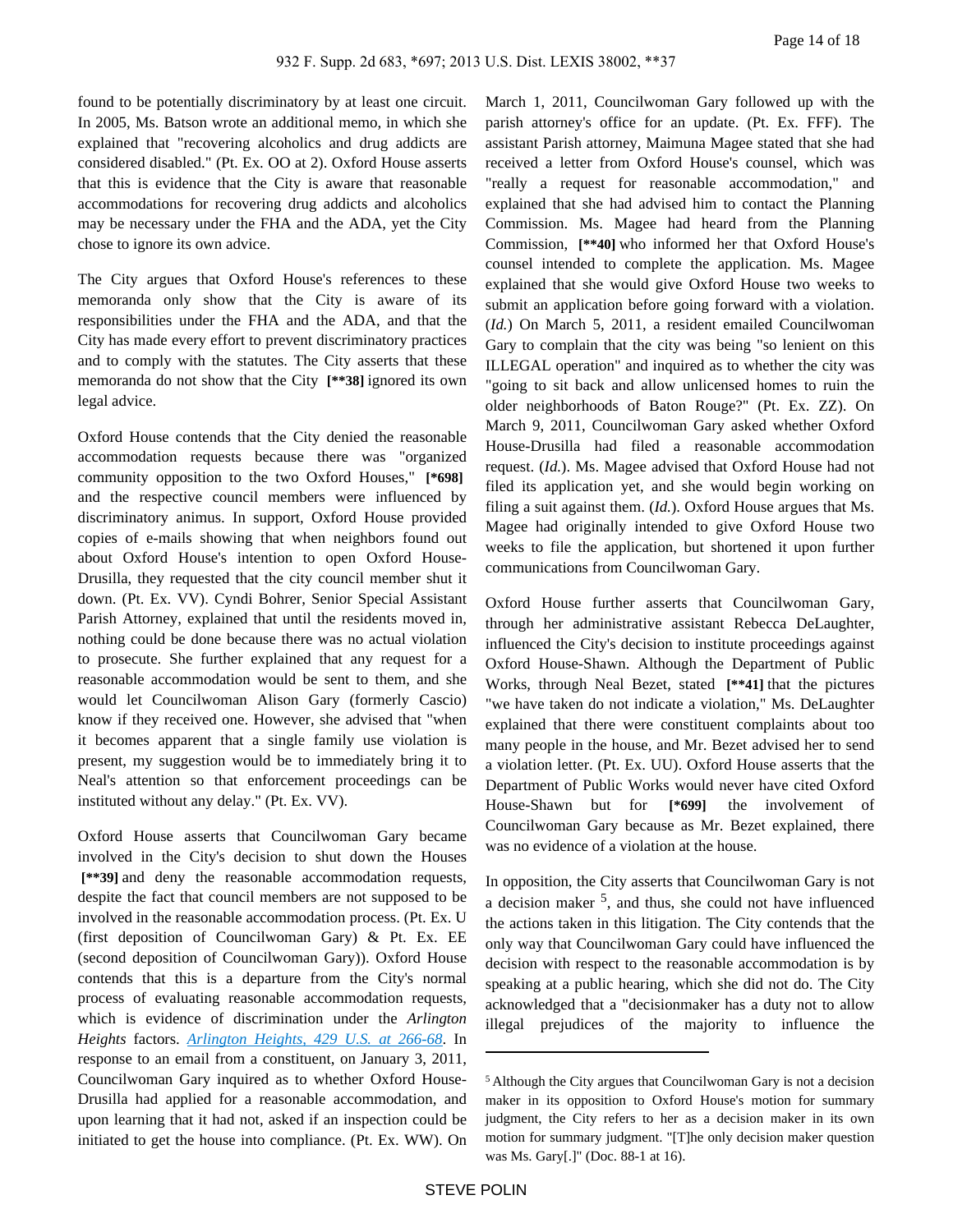decisionmaking process," but argues that there is no evidence that the "panicky emails of constituents" had any impact on the process by the Planning Commission and the Parish Attorney's Office. *[Association of Relatives & Friends of AIDS](https://advance.lexis.com/api/document?collection=cases&id=urn:contentItem:3S4N-8G10-0054-448X-00000-00&context=)  [Patients v. Regulations & Permits Admin., 740 F. Supp. 95,](https://advance.lexis.com/api/document?collection=cases&id=urn:contentItem:3S4N-8G10-0054-448X-00000-00&context=)  [104 \(D.P.R. 1990\)](https://advance.lexis.com/api/document?collection=cases&id=urn:contentItem:3S4N-8G10-0054-448X-00000-00&context=)*. **[\*\*42]** Moreover, the City argues that Councilwoman Gary was not influenced by discriminatory pressure from her constituents, but even if she had been, she still was unable to influence the process as a whole. Additionally, in the City's own motion for summary judgment, the City argues that there is no discriminatory intent because there was (1) no discriminatory impact, (2) the City was unaware as to what an Oxford House was; (3) the City did not know the residents were disabled; (4) the deposition testimony shows that the representatives of the City denied having any discriminatory intent; and (5) there were no departures from procedure.

The Court finds that the City's protestations unconvincing. The City's arguments with respect to the memoranda and Councilwoman Gary both have the same logical fallacies. The City presumes that just because the City is aware of its responsibilities, it is unable to discriminate **[\*\*43]** and just because Councilwoman Gary is not a decision maker, she is unable to influence the actions of the decision makers. The City has not put forth any evidence to the contrary. Moreover, the City's arguments in support of its own motion also are unsupported by the evidence. The City was aware, or should have been aware, from the multiple letters that counsel for Oxford House sent prior to filling out the A-9 form, what an Oxford House was and that the residents were considered disabled. Moreover, when Oxford House used the A-9 form, Oxford House repeated what the disabilities were and what an Oxford House was. Finally, there is evidence in the record to show that there was a departure from procedure because (1) Councilwoman Gary was involved in finding out what was happening with the reasonable accommodation request and (2) while each reasonable accommodation request is supposed to be evaluated on an individual basis according to the requirements of the second part of the definition of the Special Homes if the home does not meet the criteria for the first portion, there is no evidence that this was done here. Thus, the Court finds that there is sufficient evidence to find discriminatory **[\*\*44]** intent.

IV.

#### **Retaliation**

Oxford House asserts that the City retaliated against the plaintiffs by citing Plaintiff Danjean Causeway LLC for failing to obtain a certificate of occupancy for Oxford House-Drusilla after Oxford House had filed a complaint with HUD

and again **[\*700]** after Oxford House filed this suit. Oxford House asserts that under the FHA, it is unlawful "to coerce, intimidate, threaten, or interfere with any person in the exercise or enjoyment of, or on account of his having exercised or enjoyed, or on account of his having aided or encouraged any other person in the exercise or enjoyment of, any right granted or protected by *[section 3604*]." *42 U.S.C. § 3617* <sup>6</sup> . The ADA also contains a similar provision. *[42 U.S.C.](https://advance.lexis.com/api/document?collection=statutes-legislation&id=urn:contentItem:4YF7-GWG1-NRF4-412T-00000-00&context=)  [§ 12203](https://advance.lexis.com/api/document?collection=statutes-legislation&id=urn:contentItem:4YF7-GWG1-NRF4-412T-00000-00&context=)*. 7

<span id="page-14-1"></span>**[HN20](https://advance.lexis.com/api/document?collection=cases&id=urn:contentItem:580P-BFP1-F04D-C24V-00000-00&context=&link=clscc20)<sup>[\[](#page-3-1)1]</sup>** Retaliation claims brought pursuant to the  **[\*\*45]** FHA and the ADA are analyzed under the same standards used for analyzing retaliation claims brought pursuant to Title VII. *See [Stewart v. Happy Herman's](https://advance.lexis.com/api/document?collection=cases&id=urn:contentItem:3S4X-DYH0-00B1-D4YP-00000-00&context=)  [Cheshire Bridge, Inc., 117 F.3d 1278, 1287 \(11th Cir. 1997\)](https://advance.lexis.com/api/document?collection=cases&id=urn:contentItem:3S4X-DYH0-00B1-D4YP-00000-00&context=)*; *see also [Texas v. Crest Asset Management, Inc., 85 F. Supp.](https://advance.lexis.com/api/document?collection=cases&id=urn:contentItem:3YRV-41T0-0038-Y16H-00000-00&context=)  [2d 722 \(S.D. Tex. 2000\)](https://advance.lexis.com/api/document?collection=cases&id=urn:contentItem:3YRV-41T0-0038-Y16H-00000-00&context=)*. To assert a prima facie case of retaliation, a plaintiff must show "(1) he engaged in an activity that [the FHA and ADA] protects; (2) he was subjected to an adverse [action by the defendant]; and (3) a causal connection exists between the protected activity and the adverse . . . action." *[LeMaire v. Louisiana Department of](https://advance.lexis.com/api/document?collection=cases&id=urn:contentItem:4N51-KTM0-0038-X0YG-00000-00&context=)  [Transportation & Development, 480 F.3d 383, 388 \(5th Cir.](https://advance.lexis.com/api/document?collection=cases&id=urn:contentItem:4N51-KTM0-0038-X0YG-00000-00&context=)  [2007\)](https://advance.lexis.com/api/document?collection=cases&id=urn:contentItem:4N51-KTM0-0038-X0YG-00000-00&context=)*. Once a plaintiff has made out a prima facie case, the burden shifts to the defendant to "articulate a legitimate, nondiscriminatory reason for the challenged . . . action." *[Grimes v. Texas Dept. of Mental Health & Mental](https://advance.lexis.com/api/document?collection=cases&id=urn:contentItem:3S4W-YBH0-006F-M18G-00000-00&context=)  [Retardation, 102 F.3d 137, 140 \(5th Cir. 1996\)](https://advance.lexis.com/api/document?collection=cases&id=urn:contentItem:3S4W-YBH0-006F-M18G-00000-00&context=)*.

<span id="page-14-3"></span><span id="page-14-2"></span> $H N21$ <sup>[\[](#page-3-2)2]</sup> A protected activity includes "oppos<sup>[ition]</sup> [to] any act or practice made unlawful by this chapter or because such individual made a charge, testified, assisted, or participated in any manner in an investigation, proceeding, or hearing under this **[\*\*46]** chapter."*[42 U.S.C § 12203\(a\)](https://advance.lexis.com/api/document?collection=statutes-legislation&id=urn:contentItem:4YF7-GWG1-NRF4-412T-00000-00&context=)*. Here, Oxford House engaged in two protected activities and the City does not dispute that these activities were protected. First, Oxford House filed a complaint with HUD on May 4, 2011. (Pt. Ex. RRR).  $H N 22$ <sup>[\[](#page-3-3) $\rightarrow$ </sup>] Filing an administrative complaint constitutes a protected activity. *See [Drake v. Nicholson, 324](https://advance.lexis.com/api/document?collection=cases&id=urn:contentItem:4W4C-BRJ0-TXFX-72R3-00000-00&context=)  [F. App'x 328, 331 \(5th Cir. 1009\)](https://advance.lexis.com/api/document?collection=cases&id=urn:contentItem:4W4C-BRJ0-TXFX-72R3-00000-00&context=)*. Second, Oxford House filed this suit on June 10, 2011. (Doc. 1). Filing a lawsuit also constitutes a protected activity. *See [Gonzalez v. City of New](https://advance.lexis.com/api/document?collection=cases&id=urn:contentItem:4F97-6160-TVW3-P2FY-00000-00&context=)  [York, 354 F. Supp. 2d 327, 340 \(S.D.N.Y. 2005\)](https://advance.lexis.com/api/document?collection=cases&id=urn:contentItem:4F97-6160-TVW3-P2FY-00000-00&context=)*.

<sup>6</sup>*Section 3604* refers to *42 U.S.C. § 3604*, which makes it unlawful to discriminate because of a handicap.

<span id="page-14-0"></span> $7$ *[HN19](https://advance.lexis.com/api/document?collection=cases&id=urn:contentItem:580P-BFP1-F04D-C24V-00000-00&context=&link=clscc19)*<sup> $\uparrow$ </sup>] " No person shall discriminate against any individual because such individual has opposed any act or practice made unlawful by this chapter or because such individual made a charge, testified, assisted, or participated in any manner in an investigation, proceeding, or hearing under this chapter." *[42 U.S.C. § 12203\(a\)](https://advance.lexis.com/api/document?collection=statutes-legislation&id=urn:contentItem:4YF7-GWG1-NRF4-412T-00000-00&context=)*.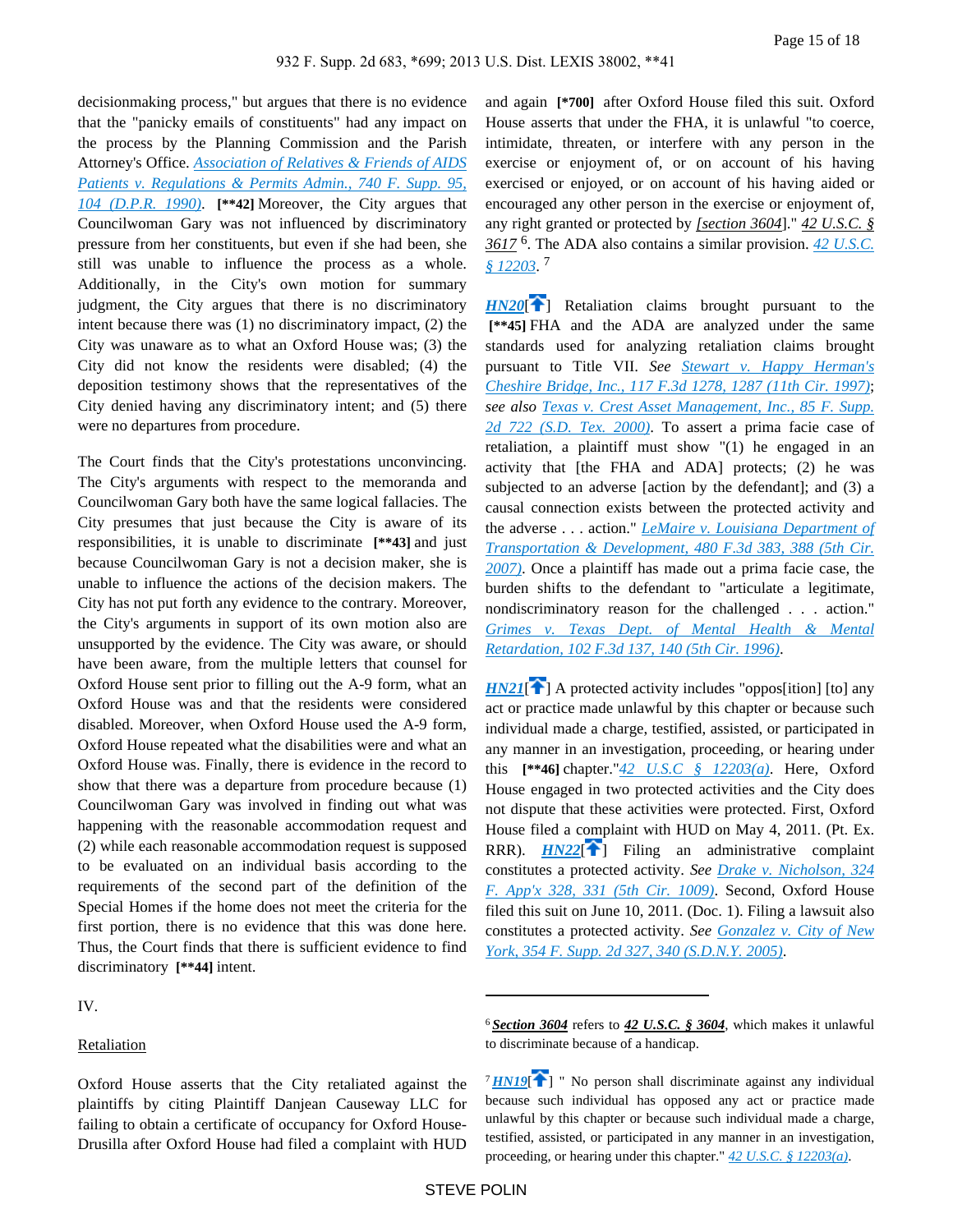Oxford House asserts that the City took adverse action against Oxford House after Oxford House filed its HUD complaint, and again after Oxford House initiated this lawsuit. After Oxford House filed its complaint with HUD on May 4, 2011, the Department of Public Works sent a letter on May 25, 2011, explaining that Oxford House-Drusilla lacked a certificate of occupancy, in violation of the UDC. (Pt. Ex. BBB). The letter provided that the "violation must be removed by June 8, 2011." (*Id.*). Similarly, after Oxford House filed this suit on June 10, 2011, the Parish Attorney's office sent a letter on June 24, 2011, explaining that Oxford  **[\*\*47]** House-Drusilla was in violation of the UDC for failure to obtain a certificate of occupancy. (Pt. Ex. AAA). The letter advised that Oxford House had ten days to remedy the violation, or the City would take legal action. (*Id.*).

 **[\*701]** Oxford House argues that there is a causal connection between engaging in the protected activities of filing an administrative complaint and filing a lawsuit and the sending of the two letters. Oxford House points to a Second Circuit opinion, in which the court found that "[t]he causal connection needed for proof of a retaliation claim can be established indirectly by showing that the protected activity was closely followed in time by the adverse action." *[Cifra v.](https://advance.lexis.com/api/document?collection=cases&id=urn:contentItem:4378-RMT0-0038-X1HD-00000-00&context=)  [General Electric Co., 252 F.3d 205, 217 \(2d Cir. 2001\)](https://advance.lexis.com/api/document?collection=cases&id=urn:contentItem:4378-RMT0-0038-X1HD-00000-00&context=)* (internal quotation marks and citation omitted). *See also [DiCarlo v. Potter, 358 F.3d 408, 421 \(6th Cir. 2004\)](https://advance.lexis.com/api/document?collection=cases&id=urn:contentItem:4BRS-T7H0-0038-X4P8-00000-00&context=)* (finding that "where the temporal proximity between the protected activity and the adverse . . . action is acutely near in time, that close proximity is deemed indirect evidence such as to permit an inference of retaliation to arise.").

In opposition, the City first reiterates its position that the City was unaware of the disability status **[\*\*48]** of the residents to support its conclusion that without knowledge of this disability status, "there can be no violation to form the predicate." (Doc. 100 at 25). However,  $H N 23$ [\[](#page-4-0) $\uparrow$ ] courts have found that it is not necessary for a plaintiff to establish an underlying claim of discrimination to prevail on a retaliation claim. *See [Reyes v. Fairfield Properties, 661 F.Supp. 2d 249,](https://advance.lexis.com/api/document?collection=cases&id=urn:contentItem:4X9N-7WV0-TXFR-J2GW-00000-00&context=)  [265, n.6 \(E.D.N.Y. 2009\)](https://advance.lexis.com/api/document?collection=cases&id=urn:contentItem:4X9N-7WV0-TXFR-J2GW-00000-00&context=)*; *see also [United States v. Pospisil,](https://advance.lexis.com/api/document?collection=cases&id=urn:contentItem:44VP-J8K0-0038-Y19W-00000-00&context=)  [127 F. Supp. 2d 1059, 1063 \(W.D. Mo. 2000\)](https://advance.lexis.com/api/document?collection=cases&id=urn:contentItem:44VP-J8K0-0038-Y19W-00000-00&context=)* (finding that *section 3617* is not solely "limited to violations of *sections 3603*, *3604*, *3605*, or *3606*.").

Additionally, as Oxford House points out, *[HN24](https://advance.lexis.com/api/document?collection=cases&id=urn:contentItem:580P-BFP1-F04D-C24V-00000-00&context=&link=clscc24)*<sup>[1[\]](#page-4-1)</sup> HUD's regulations indicate that *section 3617* is an independent cause of action. Oxford House urges this Court to apply *Chevron* deference and defer to HUD's regulations as a "permissible construction" of the statute. *[Chevron U.S.A., Inc. v. Natural](https://advance.lexis.com/api/document?collection=cases&id=urn:contentItem:3S4X-3BF0-003B-S30X-00000-00&context=)  [Resources Defense Council, Inc., 467 U.S. 837, 842-43, 104](https://advance.lexis.com/api/document?collection=cases&id=urn:contentItem:3S4X-3BF0-003B-S30X-00000-00&context=)*  <span id="page-15-2"></span>*[S. Ct. 2778, 81 L. Ed. 2d 694 \(1984\)](https://advance.lexis.com/api/document?collection=cases&id=urn:contentItem:3S4X-3BF0-003B-S30X-00000-00&context=)*. <sup>8</sup> *[HN25](https://advance.lexis.com/api/document?collection=cases&id=urn:contentItem:580P-BFP1-F04D-C24V-00000-00&context=&link=clscc25)*<sup>[\[](#page-4-2)4]</sup> The HUD regulations, in defining what conduct is unlawful under *section 3617*, prohibit"[t]hreatening, intimidating or interfering with persons in their enjoyment of a dwelling because of the race, color, religion, sex, handicap, familial status, or national origin **[\*\*49]** of such persons, or of visitors or associates of such persons." *[24 C.F.R. § 100.400\(c\)\(2\)](https://advance.lexis.com/api/document?collection=administrative-codes&id=urn:contentItem:5MD7-1KX0-008G-Y3MN-00000-00&context=)*. Additionally, the regulations also prohibit "[i]ntimidating or threatening any person because that person is engaging in activities designed to make other persons aware of, or encouraging such other persons to exercise, rights granted or protected by this part," as well as "[r]etaliating against any person because that person has made a complaint, testified, assisted, or participated in any manner in a proceeding under the Fair Housing Act." *[24 C.F.R. § 100.400\(c\)\(4\)-\(5\)](https://advance.lexis.com/api/document?collection=administrative-codes&id=urn:contentItem:5MD7-1KX0-008G-Y3MN-00000-00&context=)*. Because the regulations indicate that retaliation for making a complaint under the FHA is unlawful conduct in itself, and there is no requirement that the complainant prove underlying discrimination, the Court finds the City's position is incorrect.

Turning the City's second argument, the City asserts that Oxford House **[\*702]** has failed to show the causal connection between the protected activity and the sending of the letters. The city argues that the letters are attempts to get Plaintiff Danjean Causeway, the owner of Oxford House-Drusilla, in compliance with the UDC's requirement for an occupancy permit. Even if Oxford House-Drusilla had met the licensing and 24-hour supervision requirements for a "Special Home," it still would have been required to obtain an occupancy permit. (Pt. Ex. U. at 39, testimony of Ms. Batson). According to Ms. Bohrer, all residences are required to have a certificate of occupancy. (Df. Ex. P at 129).

<span id="page-15-4"></span><span id="page-15-0"></span>The Court finds that the City's argument that Oxford House failed to show the causal connection is unpersuasive. As Oxford House correctly points out,  $H N27$  [\[](#page-4-3) $\uparrow$ ] the causal connection can be "established **[\*\*51]** indirectly by showing that the protected activity was closely followed in time by the adverse action." *[Cifra, 252 F.3d at 217](https://advance.lexis.com/api/document?collection=cases&id=urn:contentItem:4378-RMT0-0038-X1HD-00000-00&context=)* (internal quotation marks and citation omitted). Here, the City took adverse

<span id="page-15-3"></span><span id="page-15-1"></span><sup>8</sup>While Oxford House does not explicitly refer to the two pronged analysis under *[Chevron](https://advance.lexis.com/api/document?collection=cases&id=urn:contentItem:3S4X-3BF0-003B-S30X-00000-00&context=)*, the Court presumes that Oxford House is arguing that *section 3617* is ambiguous, and thus, this Court should defer to HUD's construction of it. *[HN26](https://advance.lexis.com/api/document?collection=cases&id=urn:contentItem:580P-BFP1-F04D-C24V-00000-00&context=&link=clscc26)*<sup>[\[](#page-4-4)1]</sup> *Chevron* provides that reviewing courts have to answer two questions. First, has "Congress directly spoken to the precise question at issue"? *[Chevron, 467 U.S.](https://advance.lexis.com/api/document?collection=cases&id=urn:contentItem:3S4X-3BF0-003B-S30X-00000-00&context=)  [at 842](https://advance.lexis.com/api/document?collection=cases&id=urn:contentItem:3S4X-3BF0-003B-S30X-00000-00&context=)*. **[\*\*50]** If yes, then that is the end of the analysis because the agency and the court "must give effect to the unambiguously expressed intent of Congress." *[Id. at 842-43](https://advance.lexis.com/api/document?collection=cases&id=urn:contentItem:3S4X-3BF0-003B-S30X-00000-00&context=)*. However, if the "statute is silent or ambiguous," the question becomes whether the agency's interpretation is a "permissible construction of the statute." *[Id. at](https://advance.lexis.com/api/document?collection=cases&id=urn:contentItem:3S4X-3BF0-003B-S30X-00000-00&context=)  [843](https://advance.lexis.com/api/document?collection=cases&id=urn:contentItem:3S4X-3BF0-003B-S30X-00000-00&context=)*.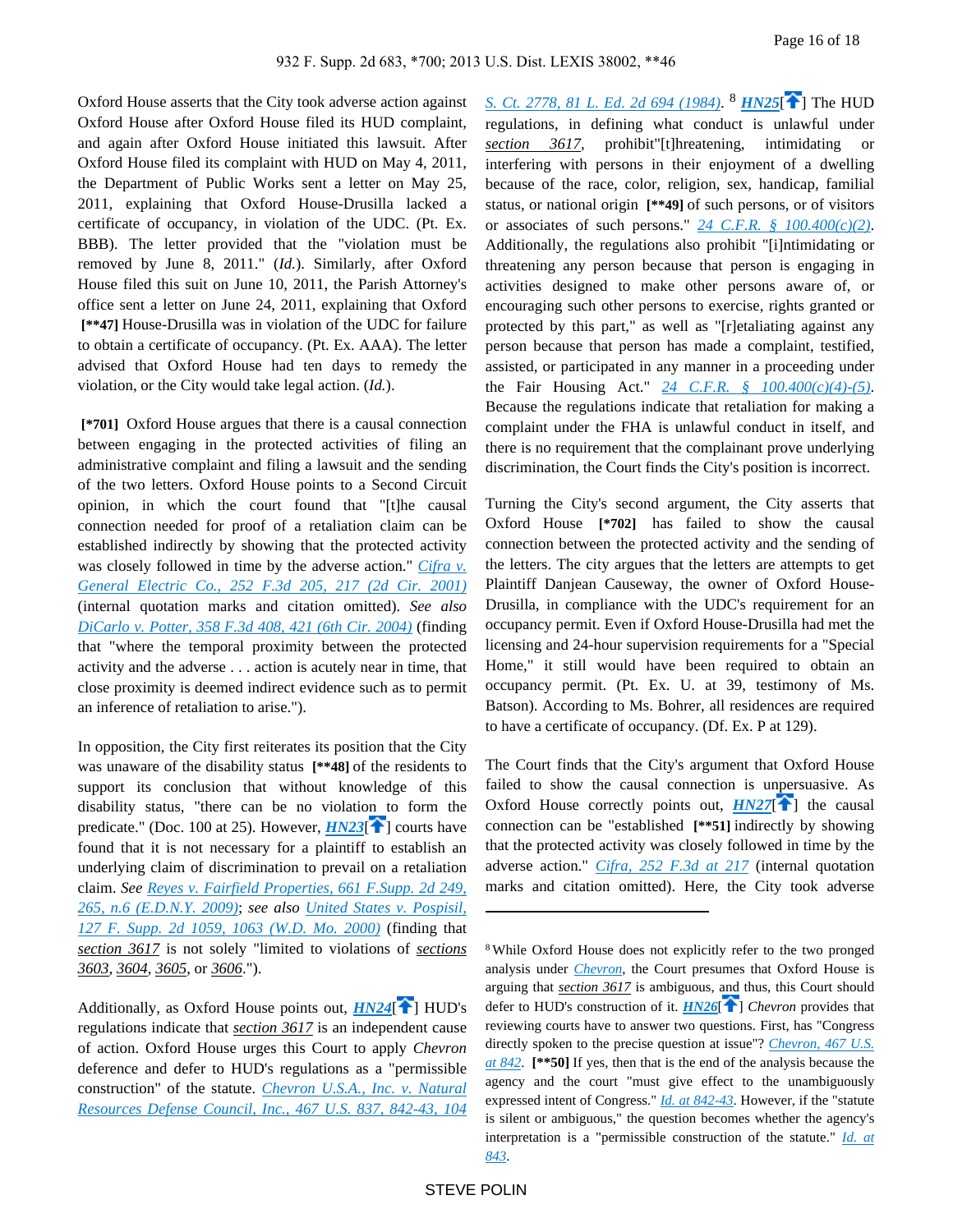action within two to three weeks after Oxford House engaged in the protected activities of filing the complaint and this suit. The timing of these letters supports finding a causal connection. Thus, Oxford House has established a *prima facie* case, and the City has not argued that it had a "legitimate, nondiscriminatory reason for the challenged . . . action." *[Grimes, 102 F.3d at 140](https://advance.lexis.com/api/document?collection=cases&id=urn:contentItem:3S4W-YBH0-006F-M18G-00000-00&context=)*.

The Court does recognize that all residences need a certificate of occupancy, which the City could have argued was its legitimate and nondiscriminatory reason for sending the letters instead of arguing that Oxford House failed to establish the causal connection. However, even if the City had argued this, the Court still does not find that this is a legitimate and nondiscriminatory reason given the history of this suit. The City notified Danjean Causeway that Oxford House-Drusilla was in violation of the UDC because more than two unrelated persons lived there on February 2, 2011. The City could have also **[\*\*52]** sent the letter concerning the certificate of occupancy at that time or at any time prior to the filing of the administrative complaint and this suit. The City has not offered any explanation as to why the letters needed to be sent within two to three weeks after Oxford House engaged in its protected activities. Thus, the Court will grant summary judgment on the retaliation claim for the Plaintiffs.

VI.

#### Affirmative Defense of Reliance

The City argues that it has an affirmative defense of reliance on three (3) previous determinations issued by the Louisiana Department of Justice ("LADOJ"), which would bar recovery in this suit. (Df. Ex. T, U, V). In these determinations, the LADOJ investigated complaints that had been filed with HUD, and determined that there were no violations of the Louisiana Equal Housing Opportunity Act or Sections 804f3B of Title VIII of the Civil Rights Act of 1968 as amended by the Fair Housing Act of 1988. In all three of the determinations, the complaints alleged that the City discriminated against the complainants by failing to grant a reasonable accommodation request.

The City argues that the scenarios are factually similar in that the applicants requesting a **[\*\*53]** reasonable accommodation failed to provide sufficient information about the disability/handicap and information about why the requested accommodation was necessary. The City asserts that this demonstrates that the City has not treated the residents of the Oxford Houses any differently from any other group of "allegedly disabled people." (Doc. 88-1 at 20). However, the City also argues that even if this Court finds discrimination, the **[\*703]** City "was conducting business in accordance with

the instructions of the HUD approved enforcement agency." (*Id.*).

<span id="page-16-0"></span>The Court is not persuaded by these findings for a multitude of reasons. First, as Oxford House correctly points out, the City does not cite any law to support this proposition that it was "just following orders," and this justified their conduct in *this* case. Second, even if the City had cited something to support its reliance theory, it would conflict with the principle that a request for a reasonable accommodation must be assessed individually.  $H N 28$ <sup>[ $\uparrow$ </sup>] "Whether a requested accommodation is required by law is 'highly fact-specific, requiring case-by-case determination.'" *[Loren v. Sasser, 309](https://advance.lexis.com/api/document?collection=cases&id=urn:contentItem:4719-2H30-0038-X2B0-00000-00&context=)  [F.3d 1296, 1302 \(11th Cir. 2002\)](https://advance.lexis.com/api/document?collection=cases&id=urn:contentItem:4719-2H30-0038-X2B0-00000-00&context=)* (citation omitted). The  **[\*\*54]** highly fact-specific determination of this case shows that the City should have granted the reasonable accommodation request, regardless of what the City has done in the past. That was both HUD's conclusion and the conclusion of this Court.

#### *42 U.S.C. § 1983*

The City argues that Oxford House has failed to show that the City's decision to deny a reasonable accommodation request constitutes a cognizable *section 1983* violation. The City asserts that Oxford House has not demonstrated a property interest of which it has been denied and that the City has a "genuine and rational basis" for restricting the number of unrelated people living in an area zoned for single-family use. In opposition, Oxford House asserts that the manner in which the City enforced its code prevented it from operating a group home. Moreover, Oxford House argues that group homes for non-disabled individuals without 24-hour staffing and state licenses are permitted to build a group home in any area of Baton Rouge<sup>9</sup>, a classification that Oxford House contends is not rationally related to a legitimate state interest. In response, the City argues that Oxford House's position that only group homes with 24-hour staffing and **[\*\*55]** state licenses are permitted to operate is incorrect. The City contends that had Oxford House provided sufficient information, it could have obtained a reasonable accommodation.

The Court finds that this claim has not been adequately briefed and the Court will deny summary judgment on this claim.

VII.

For the aforementioned reasons, the Court GRANTS Oxford

<sup>9</sup>Oxford House does not give any support for this argument and the record does not show that a group home for non-disabled individuals would be permitted in any area of Baton Rouge.